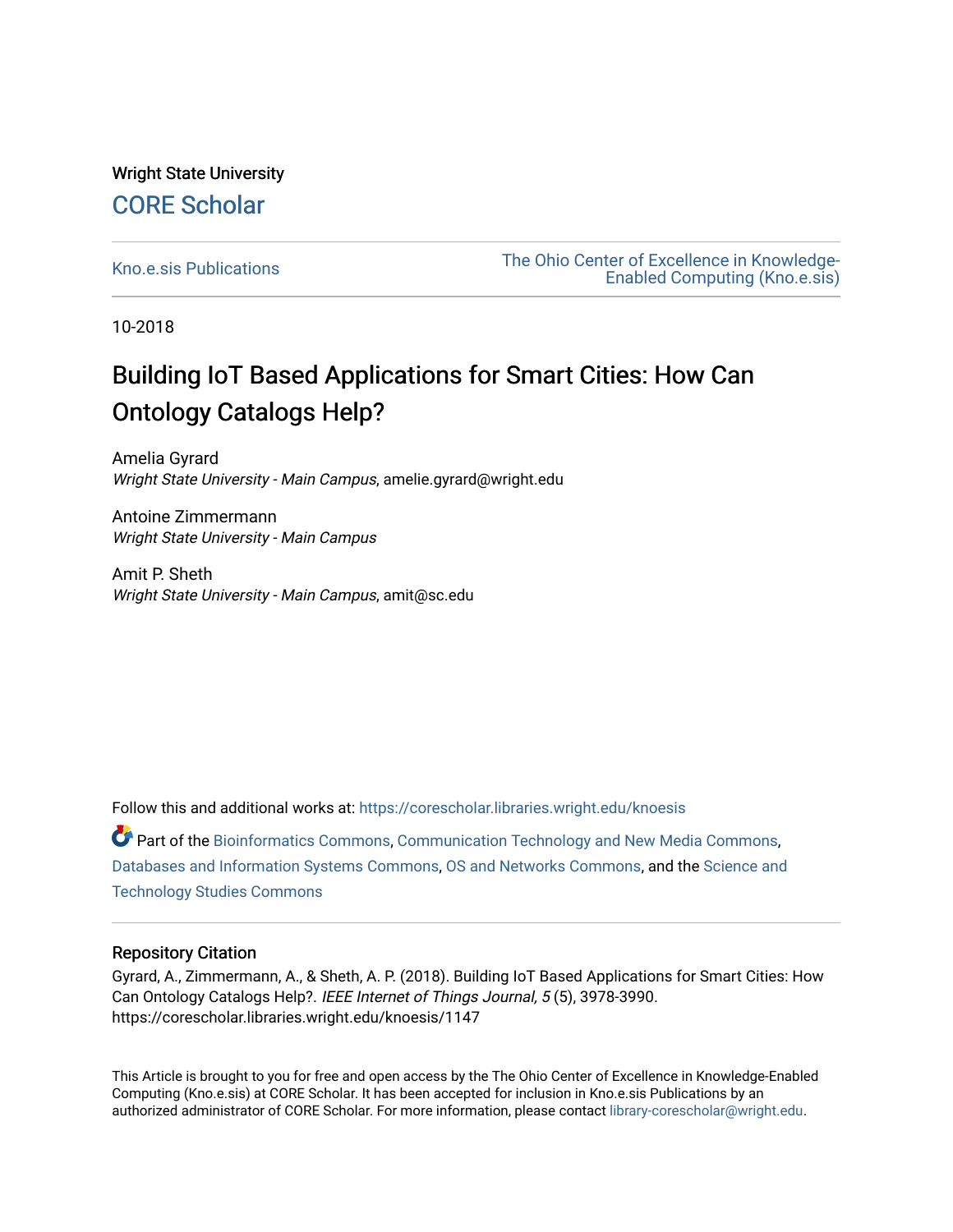# <span id="page-1-7"></span>Building IoT based applications for Smart Cities: How can ontology catalogs help?

Amelie Gyrard∗†, Antoine Zimmermann<sup>∗</sup> and Amit Sheth†

<sup>∗</sup>Mines Saint-Etienne, Univ Lyon, Univ Jean Monnet, IOGS, CNRS, UMR 5516 LHC, Institut Henri Fayol, F -

42023 Saint-Etienne France

†Kno.e.sis, Wright State University, USA

Emails: {amelie, amit}@knoesis.org, antoine.zimmermann@emse.fr

*Abstract*—The Internet of Things (IoT) plays an ever-increasing role in enabling Smart City applications. An ontology-based semantic approach can help improve interoperability between a variety of IoT-generated as well as complementary data needed to drive these applications. While multiple ontology catalogs exist, using them for IoT and smart city applications require significant amount of work. In this paper, we demonstrate *how can ontology catalogs be more effectively used to design and develop smart city applications?* We consider four ontology catalogs that are relevant for IoT and smart cities: READY4SmartCities, LOV, OpenSensingCity (OSC) and, LOV4IoT. To support semantic interoperability with the reuse of ontology-based smart city applications, we present a methodology to enrich ontology catalogs with those ontologies. Our methodology is generic enough to be applied to any other domains as is demonstrated by its adoption by OSC and LOV4IoT ontology catalogs. Researchers and developers have completed a survey based evaluation of the LOV4IoT catalog. The usefulness of ontology catalogs ascertained through this evaluation has encouraged their ongoing growth and maintenance. The quality of IoT and smart city ontologies have been evaluated to improve the ontology catalog quality. We also share the lessons learned regarding ontology best practices and provide suggestions for ontology improvements with a set of software tools.

*Keywords*—*Semantics-based Smart Cities, Ontology Catalogs, Knowledge Directory, Semantic Data Interoperability, Ontology Best Practices, Ontology Improvement, Ontology Validation, Semantic Web Technologies, Reusable Knowledge.*

### I. INTRODUCTION

The Internet of Things (IoT) aims at interconnecting surrounding devices (e.g., thermometer) to the Internet in order to send and process data generated by them [\[1\]](#page-12-0). The report from  $Gartner<sup>1</sup>$  $Gartner<sup>1</sup>$  $Gartner<sup>1</sup>$  predicts that more than 20 billion devices, also called Things, will be in use in 2020. IoT plays an ever increasing role in enabling Smart City applications. Smart city infrastructures are expensive to design, create, deploy, and maintain. Interoperability is key to reduce cost, and is needed at multiple levels, including (1) the system, (2) architecture, (3) workflow to process IoT data, (4) applications and services, and (5) reasoning on data. A semantic approach, especially one that is enabled by the use of relevant ontologies, can help deal with the variety associated with IoT and relevant complementary

data types, and support interoperability. However, there are multiple ontology catalogs that are relevant to IoT and smart cities, which in turn presents the challenge of selecting the proper catalog and ontologies.

 $\tilde{C}$ onsider Spain's Santander<sup>[2](#page-1-1)</sup> smart city initiative that deployed more than 20,000 sensors to measure air quality, monitor parking spaces, manage electricity, optimize garbage collection, and regulate light intensity [\[2\]](#page-12-1). Smart city applications rely on the efficient utilization of data generated by these devices and cover a variety of domains such as water management and irrigation, healthcare, transportation, energy management, resource (e.g., parking space) utilization, etc. Those applications are redesigned continuously in various cities (e.g., parking availability applications, bike sharing availability applications). For example, the CityPulse project listed 101 applications<sup>[3](#page-1-2)</sup> and analyzed tens of them [\[3\]](#page-12-2). Those applications are frequently redesigned exploiting similar datasets. Smart city datasets are available on open source data portal platforms such as Comprehensive Knowledge Archive Network (CKAN)<sup>[4](#page-1-3)</sup>. Such platforms encourage to reuse datasets and even link them with each other to follow Linked Data principles [\[4\]](#page-12-3). The main shortcoming of such portals is the lack of links between the datasets and the data model used to structure datasets. Reusing ontologies designed for smart city applications would increase semantic interoperability between systems and cities and could reduce development time of applications. For this reason, cities such as Santander are integrating semantic web technologies as already demonstrated in the context of the FIESTA-IoT EU 2020 project<sup>[5](#page-1-4)</sup> [\[5\]](#page-12-4). In France, more and more cities are releasing open data generated by sensors. OpenSensingCity<sup>[6](#page-1-5)</sup>, a project funded by the French National Resaerch Agency (ANR), aims at unifying those datasets with the usage of semantic web technologies. For instance, we organized a hackathon<sup>[7](#page-1-6)</sup> to use datasets from five cities (Paris, Lyon, Nantes, Rennes, and Strasbourg) on different domains (pollution, weather, parking space, and bike availability) to build smart city applications.

This paper advocates the use of semantic web technolo-

<span id="page-1-0"></span><sup>1</sup><https://www.gartner.com/newsroom/id/3598917>

<span id="page-1-1"></span><sup>2</sup><http://www.smartsantander.eu/>

<span id="page-1-2"></span><sup>3</sup><http://www.ict-citypulse.eu/scenarios/>

<span id="page-1-3"></span><sup>4</sup><https://ckan.org/>

<span id="page-1-4"></span><sup>5</sup><http://fiesta-iot.eu/>

<span id="page-1-5"></span><sup>6</sup><http://opensensingcity.emse.fr/>

<span id="page-1-6"></span><sup>7</sup><http://opensensingcity.emse.fr/tuba/>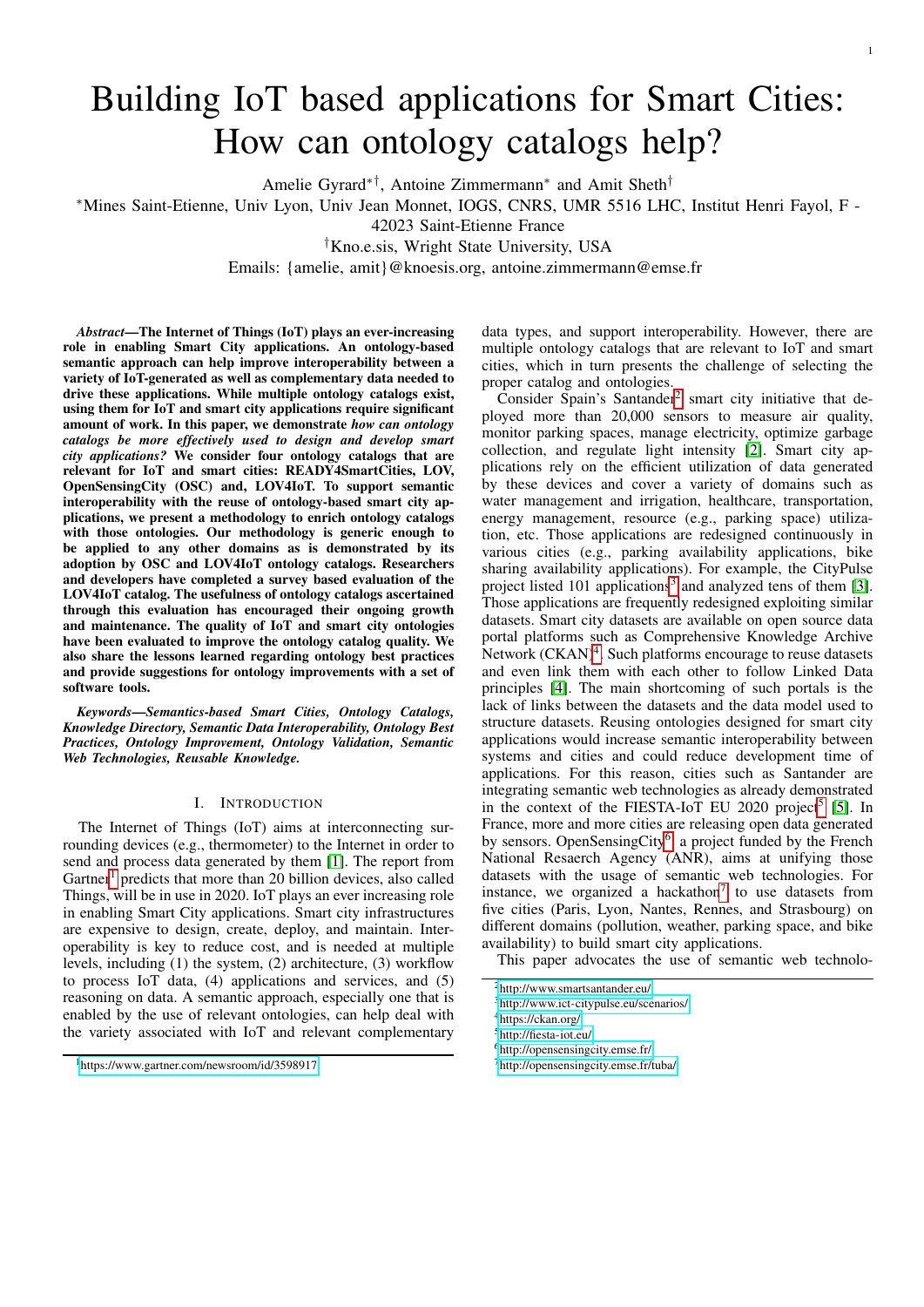gies for better data interoperability and integration in smart city applications. Ontologies allow developers to reuse and share application domain knowledge using a common vocabulary across heterogeneous systems, platforms, environments, etc. [\[6\]](#page-12-5). There is also a real need to encourage best practices when developing ontologies, in particular: (1) reusing existing ontologies as much as possible, and (2) aligning the ontologies to increase interoperability by reducing heterogeneity issues across models and to reduce development time.

Given that ontologies underpin semantic web technologies, an early step to consider is identifying a relevant ontology for reuse if one exists. Ontology is a set of concepts and categories in a specific domain to explicitly describe relationships between them [\[7\]](#page-12-6). Arumugam et al., in 2001, is one of the pioneering works encouraging on finding the most relevant set of ontologies for a given need [\[8\]](#page-12-7).

In a more contemporary scenario, we advocate the reuse of models by investigating the usage of ontology catalogs, with a focus on OWL-based ontologies due to its broad adoption since it became a World Wide Web Consortium (W3C) recommendation in 2004.

The Semantic Sensor Networks (SSN) ontology [\[9\]](#page-12-8) is one of the first initiatives to support semantic interoperability of data generated by sensors or devices. SSN became a W3C recommendation in October 2017<sup>[8](#page-2-0)</sup>, extending and improving the SSN ontology published in 2011 [\[10\]](#page-12-9). However, there are some limitations such as real-time aspect and a lack of a taxonomy (i.e., a scheme of classification). There is a need of a taxonomy to classify measurement units, context, quantity kinds (measurement type such as temperature) and services provided by devices to expose sensor data. For this reason, developers still design new ontologies for their need to develop smart city applications. We could take inspiration from the software engineering communities providing online code sharing environment. Correspondingly, we could build an ontology catalog environment to encourage the reuse of the ontologies, not only the design but also their implementations by releasing the code online. To the best of our knowledge, the surveys regarding ontology catalogs do not report recent work and are not comprehensive for the IoT and smart city research field [\[11\]](#page-12-10).

Ontology catalogs applied to the IoT and smart city domain are relevant for three user categories: (1) application developers to find, choose and reuse the ontologies that might fit their needs, (2) ontology developers to publish and share their ontologies for promoting reuse, and (3) developers and maintainers of the ontology catalogs.

### *A. Research Challenges*

We address the following Research Challenges (RC):

- <span id="page-2-1"></span>*RC 1:* Which methodologies can assist ontology developers in reusing existing IoT and smart city ontologies?
- <span id="page-2-5"></span>*RC 2:* What methodology would help choose the ontology fitting our needs among a set of similar ontologies?
- *RC 3:* How the state of the art analysis could be shared in an innovative way to reduce the learning curve of investigating, studying and classifying it?
- <span id="page-2-3"></span>*RC 4:* How to efficiently analyze exiting IoT and smart city ontologies?
- <span id="page-2-6"></span>*RC* 5: What would be the set of criteria and best practices to compare ontologies and ontology catalogs?
- <span id="page-2-8"></span>*RC 6:* How can developers collect the set of ontologies relevant for IoT and smart cities?
- <span id="page-2-4"></span>*RC* 7: How can ontology designers stay updated with the latest ontologies designed for smart cities?
- <span id="page-2-7"></span>*RC 8:* How could we guide developers and ontology engineers to evaluate ontologies?

### *B. Main Contributions*

We enumerate our contributions. Each contribution is matched to the RCs presented above. Further, each contribution is matched to specific sections in the paper. The contributions and the novelty of this paper are as follows:

- 1) Designing ontology catalogs for smart cities: OpenSensingCity and LOV4IoT ontology catalogs address challenges RC [1,](#page-2-1) RC [3,](#page-2-2) RC [4,](#page-2-3) and RC [7](#page-2-4) and are introduced in Section [III.](#page-5-0)
- 2) A set of criteria and relevant tools to improve the quality of ontologies (explained in Section [VI\)](#page-10-0) addresses challenges RC [2,](#page-2-5) RC [5](#page-2-6) and RC [8.](#page-2-7) Additional dissemination regarding semantic web methodologies, best practices and recommendations is needed to go beyond the IERC Cluster Semantic Interoperability Best Practices and Recommendations (IERC AC4) [\[12\]](#page-12-11) by suggesting and integrating ontology quality tools.
- 3) A methodology to enrich ontology catalogs (explained in Section [V\)](#page-8-0), implemented within LOV4IoT, addresses the challenge RC [6.](#page-2-8)
- 4) The comparison of four ontology catalogs for IoT and Smart Cities (Ready4SmartCities, LOV, LOV4IoT and OpenSensingCity) explained in Section [III](#page-5-0) addresses the challenge RC [6.](#page-2-8)
- 5) An analysis of most relevant ontologies for smart cities (Section [IV\)](#page-6-0) addresses the challenge RC [3.](#page-2-2)
- An evaluation with users to evaluate the LOV4IoT catalog (explained in Section [VI-C\)](#page-11-0) addresses the challenge RC [8.](#page-2-7)

### *C. Structure of the Paper*

The rest of the paper is structured as follows: Section [II](#page-3-0) investigates related work of semantics-based smart city projects and ontology catalogs. Section [III](#page-5-0) compares existing ontology catalogs for smart cities. Section [IV](#page-6-0) describes smart city ontologies. Section [V](#page-8-0) focuses on the methodology to enrich ontology catalogs. [VI](#page-10-0) evaluates the LOV4IoT ontology catalogs and the quality of ontologies and provides a use case. Section [VII](#page-11-1) concludes the paper and Section [VIII](#page-12-12) shares our vision regarding future work. The paper has an appendix section with all figures, code examples, tables, etc.

<span id="page-2-2"></span><span id="page-2-0"></span><sup>8</sup><https://www.w3.org/TR/vocab-ssn/>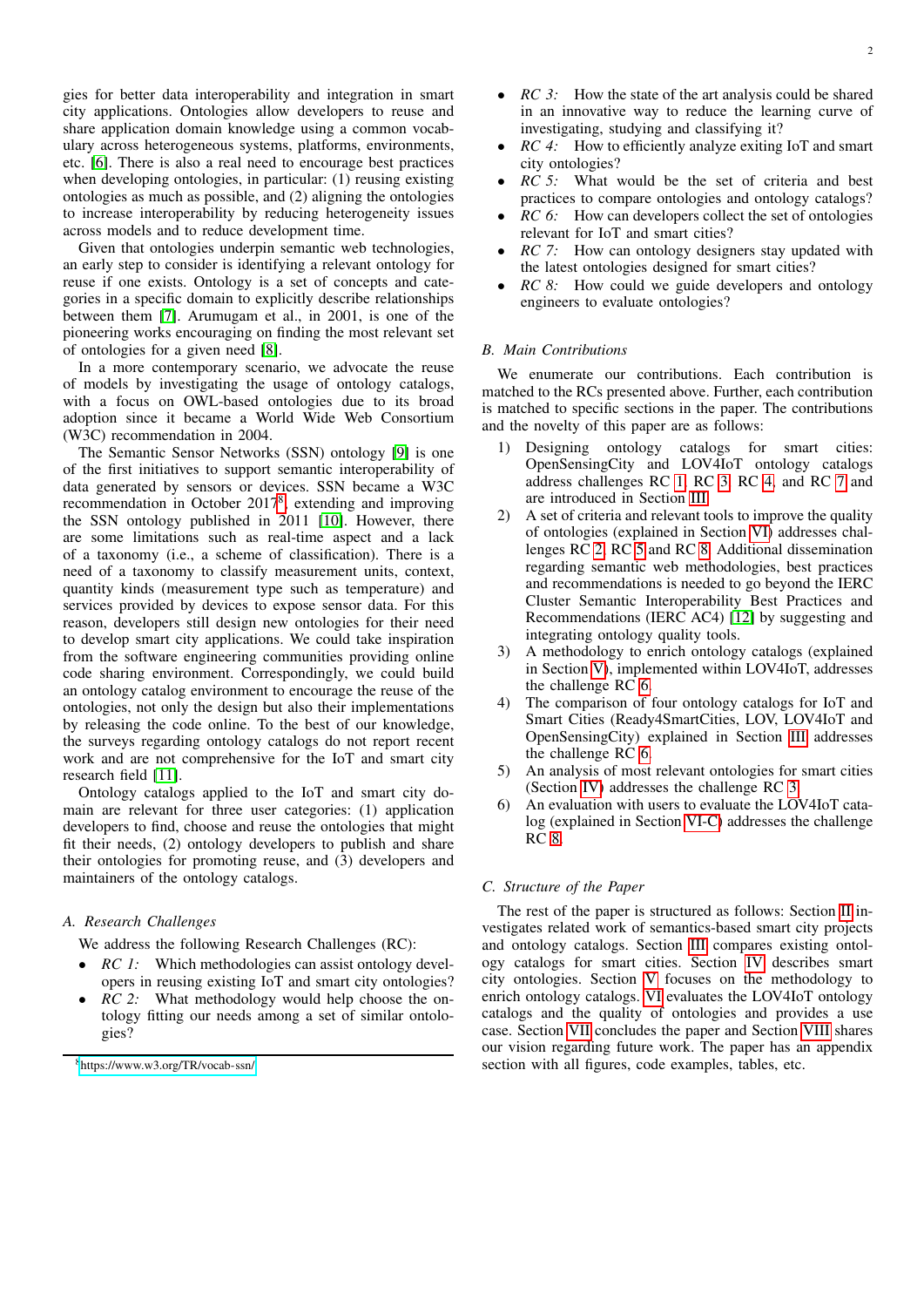### II. RELATED WORK

<span id="page-3-0"></span>We review the related work of semantics-based smart cities in Section [II-A.](#page-3-1) Section [II-B](#page-3-2) is dedicated to schema catalogs. A focus on surveys for IoT and smart city ontologies is explained in Section [II-C.](#page-4-0) Section [II-D](#page-4-1) introduces work regarding semantic interoperability. Section [II-E](#page-5-1) concludes the limitation of the existing literature.

### <span id="page-3-1"></span>*A. Semantics-based Smart City Projects*

In this section, we review papers having the "smart city" keyword with an interest in integrating semantic web technologies. When the projects (CityPulse, KM4City, etc.) already designed the ontology, they are explained in Section [IV-A.](#page-7-0)

Alkandari et al. provide a survey about smart cities [\[13\]](#page-12-13). However, we expect the classification of semantics-based smart city projects which is missing from the paper.

Zanella et al. design a proof-of-concept of the Italian Padova smart city [\[14\]](#page-12-14). The paper focuses on architecture, web services, data format (XML and EXI) but without employing semantic web technologies. It highlights heterogeneity issues (e.g., communications and devices) within the application layer, transport layer and link layer technologies from the OSI model. The paper highlights the main application domains for smart cities:  $(1)$  smart building,  $(2)$  waste management,  $(3)$ air quality, (4) noise monitoring, (5) traffic congestion, (6) city energy consumption, (7) smart parking, and (8) smart lighting. This paper demonstrates that smart city applications cover numerous domains.

SEN2SOC (SENsor measurements and SOCial interactions) project is based on the FP7 EU SmartSantander project which provides real sensor data. SEN2SOC integrates SmartSantander sensor data with social networks data (Twitter, Flickr, and Foursquare) [\[15\]](#page-12-15) to add value to the data. The semantic data annotation is done on SmartSantander project side. The paper does not explain which ontologies are used for the semantic annotation neither referenced. Further, the real-time aspect is introduced, but no ontologies have been mentioned satisfying the real-time requirement. The work seems close to the "Cyber-Physical Systems (CPS)" research field, but the work is not compared with this research topic. Smart city applications such as heatmap for temperature have been build as a proof-of-concept.

Zhang et al. design a scalable framework to deal with variety, volume, and real-time data generated within smart cities [\[16\]](#page-12-16). The framework employs semantic web technologies combined with machine learning techniques. The semanticsbased framework has been used for two use cases in smart cities: pollution detection and traffic pattern decision.

**Open Agile Smart Cities**  $(OASC)^9$  $(OASC)^9$  **is an initiative towards** designing a unified system for smart cities by focusing on: (1) a common API, (2) an open data platform, and (3) data models. This is precisely the focus of this paper: where can we find data models reusable for smart cities?

OntoPhil is an ontology matching algorithm specifically designed for smart cities [\[17\]](#page-12-17) and had been evaluated with the Ontology Alignment Evaluation Initiative (OAEI) benchmark. OntoPhil is adapted to those requirements: modular ontology size and lightweight matching process. OntoPhil has also been used to match 39 agent ontologies that need to interact with the smart city SOFIA ontology. The main shortcoming of the work is that the ontology matching system has not been evaluated on smart cities ontologies, but with the ontologies from the OAEI initiative. It demonstrates the need for a benchmark for smart city ontologies.

Conclusion: Finding existing semantics-based smart city projects and smart city ontologies is challenging and timeconsuming. Mechanisms are missing to encourage the reuse and the evaluation of those ontologies. Frequently ontology must be improved before being able to load them with ontology quality or ontology matching tools. A deeper analysis of ontology for smart cities is done in Section  $IV<sup>10</sup>$  $IV<sup>10</sup>$  $IV<sup>10</sup>$ . This concise survey provides an overview of the main semantics-based smart city projects, but it is by no means comprehensive, as it is not the main focus of this paper.

### <span id="page-3-2"></span>*B. Schema Catalogs*

A survey of eleven ontology libraries from d'Aquin et al. was published in 2012 [\[11\]](#page-12-10), including ontology libraries for domains other than IoT and smart cities. In our paper, we prefer to use instead the term *ontology catalog*. The survey from d'Aquin et al. does not mention any catalogs for IoT and smart cities, which makes the respective coverage (see Section [III\)](#page-5-0) a key contribution of this paper.

Ontology libraries are categorized as follows: (1) *Purpose and coverage* explains that ontologies can be limited to a particular domain and vary in size, and type of ontologies. (2) *Library content* explains how new ontologies are inserted within the library and what are the quality controls done before adding the ontology. (3) *Size* of the ontology library. (4) *Ontology metadata* provides ontology name, domain, creators, date of creation and modification, version, license, etc. In this paper, we count the number of ontologies referenced within each ontology catalog. We also encourage ontology metadata description to design automatic mechanisms such as discovery.

Schema.org is a schema catalog for use in structured data embedded in Web pages to describe locations, people, products, services, etc. [\[18\]](#page-12-18). The IoT Schema.org extension is under development $12$ .

BioPortal [\[19\]](#page-12-19) is an ontology catalog for biomedical ontologies. It provides a friendly-user interface for users, and REST API for developers. Numerous functionalities are provided such as searching for a specific class, finding an ontology, and ontology statistics (the number of ontologies, the number of classes, etc.). BioPortal provides a set of tools: (1) *Ontology Browser* to browse the library of ontologies, (2) *Search* to look for a class in multiple ontologies, (3) *Annotator* to get annotations with specific ontologies, (4) *Mapping* between a

<span id="page-3-3"></span><sup>9</sup><http://www.oascities.org/>

<span id="page-3-4"></span><sup>10</sup>The Appendix has an interactive mind map shown in Figure [6.](#page-21-0) The latest version of the mind map is available online<sup>[11](#page-1-7)</sup> using the Coggle collaborative tool.

<span id="page-3-5"></span><sup>12</sup><http://iot.schema.org/>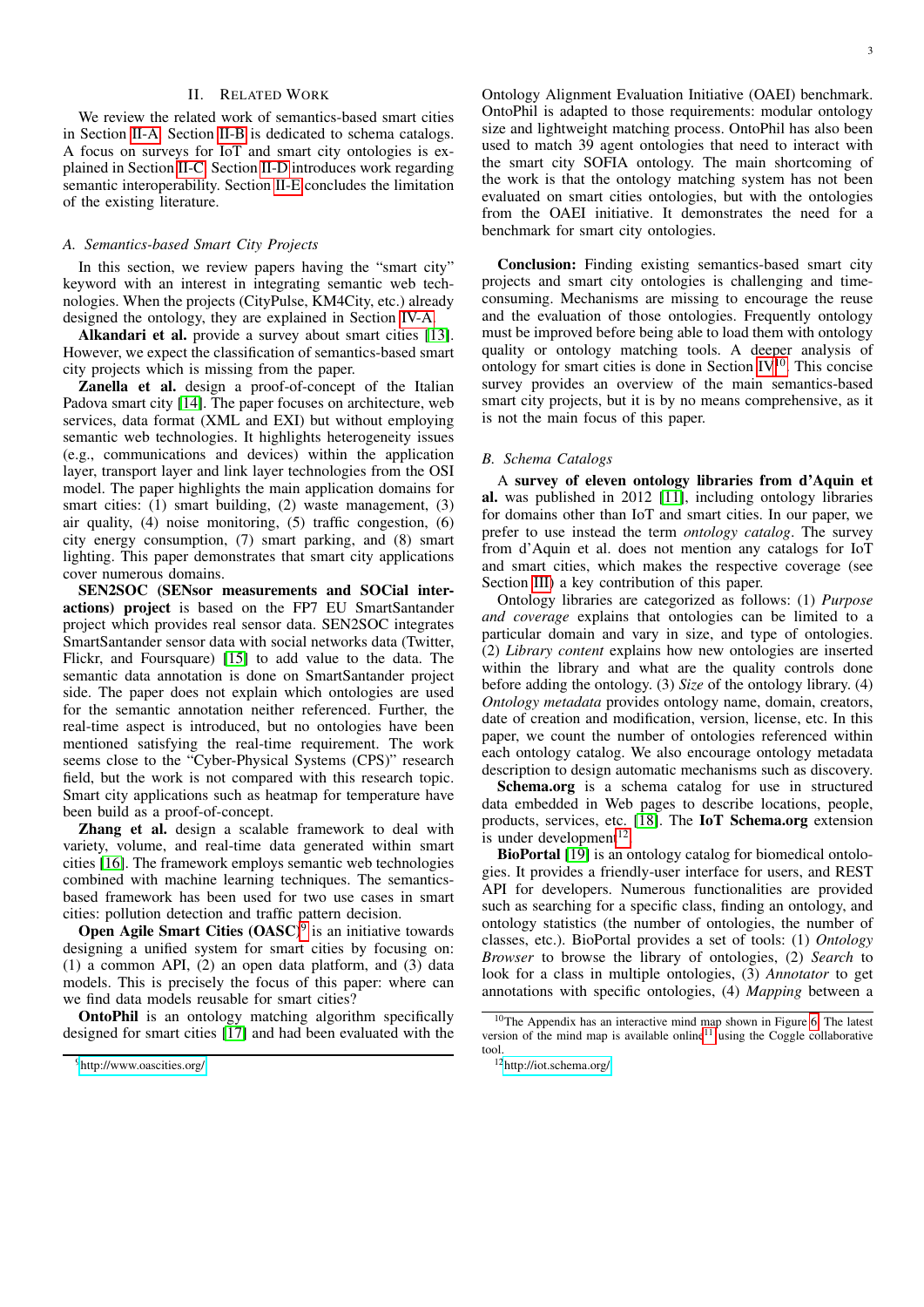selected ontology and all ontologies referenced within Bio-Portal, (5) *Recommender* for the most relevant ontologies, and (6) *Resource Index* to display all ontologies. Such ontology catalogs and its functionalities should be provided for smart cities and IoT. When we browse the BioPortal ontology browser with the "sensor'" keywords, only the SSN ontology is found. For the "IoT" keyword, 0 results are found.

AberOWL Repository<sup>[13](#page-4-2)</sup> references 570 biomedical ontologies [\[20\]](#page-12-20).

WebProtégé<sup>[14](#page-4-3)</sup> is a collaborative ontology development tool which references ontologies that have been built with it [\[21\]](#page-12-21). WebProtégé provides functionalities to discuss and annotate ontologies. The critical requirement is to provide a simple way for users to make their ontology available on the Web so that other people can browse it without the need to install any software.

**Ontology Design Patterns**  $(ODPs)^{15}$  $(ODPs)^{15}$  $(ODPs)^{15}$  **can be seen as a** repository of ontologies [\[22\]](#page-12-22). Ontologies can be classified into the following categories: (1) Content ODPs, (2) Reengineering ODPs, (3) Alignment ODPS, (4) Logical ODPs, (5) Architecture ODPs, (6) Lexico Syntactic ODPs, and (7) Exemplary ODPs. It is hard to search for a specific keyword such as "city" or "IoT" to retrieve ontologies referenced within the catalog. For instance, a request done in October 2017 to look for the IoT domain returns only one ontology<sup>[16](#page-4-5)</sup>.

Conclusion: An analysis of IoT and smart city ontology catalogs has been lacking. Also missing is the lack of guidance regarding the demanding task of learning and reusing ontologies. In quite a few cases, the documentation is missing and not referenced within ontology libraries. We also expect the description of the methodology used to design ontology libraries, the way they have been automatized to update additional ontologies. A key contribution of this paper is to analyze four ontology catalogs (Ready4SmartCities, OpenSensingCity, LOV, and LOV4IoT) for IoT and smart cities (see Section [III\)](#page-5-0). These have not been studied in the ontology catalog/library surveys.

### <span id="page-4-0"></span>*C. Existing Surveys for IoT and Smart City Ontologies*

The Web of Things (WoT) [\[23\]](#page-12-23) is considered as an extension of the IoT to easily send sensor data by exploiting Web technologies, and then exposing data to developers via websites and web services. Since sensor networks, IoT, and WoT technologies are considered as a basis to build smart cities, we introduce the existing surveys related to those topics in this section.

While the Semantic Sensor Networks (SSN) ontology specification [\[24\]](#page-12-24) has been released as a W3C Recommendation in October 2017, several surveys related to sensor ontologies<sup>[17](#page-4-6)</sup> have used SSN as the basis. 23 ontologies have been compared: AEMET, aws, BCI, CF, DogOnt, Energy, iotlite, IoT-O, M3 Lite, OpenIoT, PEP-SSN Alignment, RAMI, SAN, SAO, SPITFIRE, VITAL, Geologic timescale IoT-O (SOSA), SAN (SOSA), FixO3, SEAS-SSN Alignment, and LSO Trajectory. Those ontologies have been compared according to the following criteria: (1) Imports SSN/SOSA, (2) Observations, (3) Actuations, (4) Samplings, (5) Features of Interest and Properties, (6) Results, (7) Procedures, and (8) Systems and their Deployments.

Further details regarding the survey of sensor ontologies can be found on the W3C SSN documentation. It is the continuation of the SSN ontology work published in 2012 [\[9\]](#page-12-8). A deep analysis of sensor ontologies<sup>[18](#page-4-7)</sup> has been done to build the SSN ontology V1 in 2012 explained in [\[25\]](#page-12-25).

Within Szilagyi et al.'s survey [\[26\]](#page-12-26), published in 2016, the authors design their own semantic web stack for IoT. The stack is interesting but not enough explained. Further, it seems the architecture is an extension from Barnaghi et al. [\[27\]](#page-12-27) and Serrano et al. [\[28\]](#page-13-0), but it is not clearly explained. An IoT namespace is introduced in the paper without mentioning where it originates: from an existing ontology or from their own. The paper does not provide an in-depth analysis of existing ontologies.

A survey on IoT ontologies from Bajaj et al. was published on ARXIV [\[29\]](#page-13-1) in July 2017. An analysis of IoT ontologies as a classification of ontologies has been done and mainly focused on IoT ontologies since 2012 (after the first release of W3C SSN). They classified ontologies in the following categories: (1) sensor ontologies, (2) contextaware ontologies, (3) location ontologies, and (4) time-based ontologies. Each category is split into generic ontologies, and domain-specific ontologies. The need to evaluate ontologies has been highlighted and explained. What is missing is the explanation of the evolution of such ontologies and a deep comparison.

Conclusion: A survey regarding ontology-based smart city projects is lacking. For this reason, one of the contributions of this paper is to introduce the most popular ontologies used within smart city projects which is done in Section [IV.](#page-6-0) The focus of our paper is also to disseminate and encourage best practices and ontology improvement which is done in Section [VI-A.](#page-10-1)

### <span id="page-4-1"></span>*D. Semantic Interoperability*

The semantic interoperability survey from Ganzha et al. [\[30\]](#page-13-2) discusses the following popular ontologies: IoT, sensor ontologies, (e/m) Health, and port transportation/logistics. The main shortcoming of the paper is that the authors do not introduce the existing ontology catalogs for IoT and smart cities. They claim more work is needed to achieve semantic interoperability. From our point of view, there is a need to define a set of best practices for ontologies. No tools have been provided to facilitate the access to all ontologies. A

<span id="page-4-2"></span><sup>13</sup><http://aber-owl.net/>

<span id="page-4-3"></span><sup>14</sup><https://webprotege.stanford.edu/>

<span id="page-4-4"></span><sup>15</sup>[http://ontologydesignpatterns.org/wiki/Main\\_Page](http://ontologydesignpatterns.org/wiki/Main_Page)

<span id="page-4-5"></span><sup>16</sup>[http://ontologydesignpatterns.org/wiki/Community:Internet\\_of\\_Things](http://ontologydesignpatterns.org/wiki/Community:Internet_of_Things)

<span id="page-4-6"></span><sup>17</sup><http://w3c.github.io/sdw/ssn-usage/#analysis-ontologies>

<span id="page-4-7"></span><sup>18</sup>[https://www.w3.org/2005/Incubator/ssn/wiki/Review\\_of\\_Sensor\\_and\\_](https://www.w3.org/2005/Incubator/ssn/wiki/Review_of_Sensor_and_Observations_Ontologies) [Observations\\_Ontologies](https://www.w3.org/2005/Incubator/ssn/wiki/Review_of_Sensor_and_Observations_Ontologies)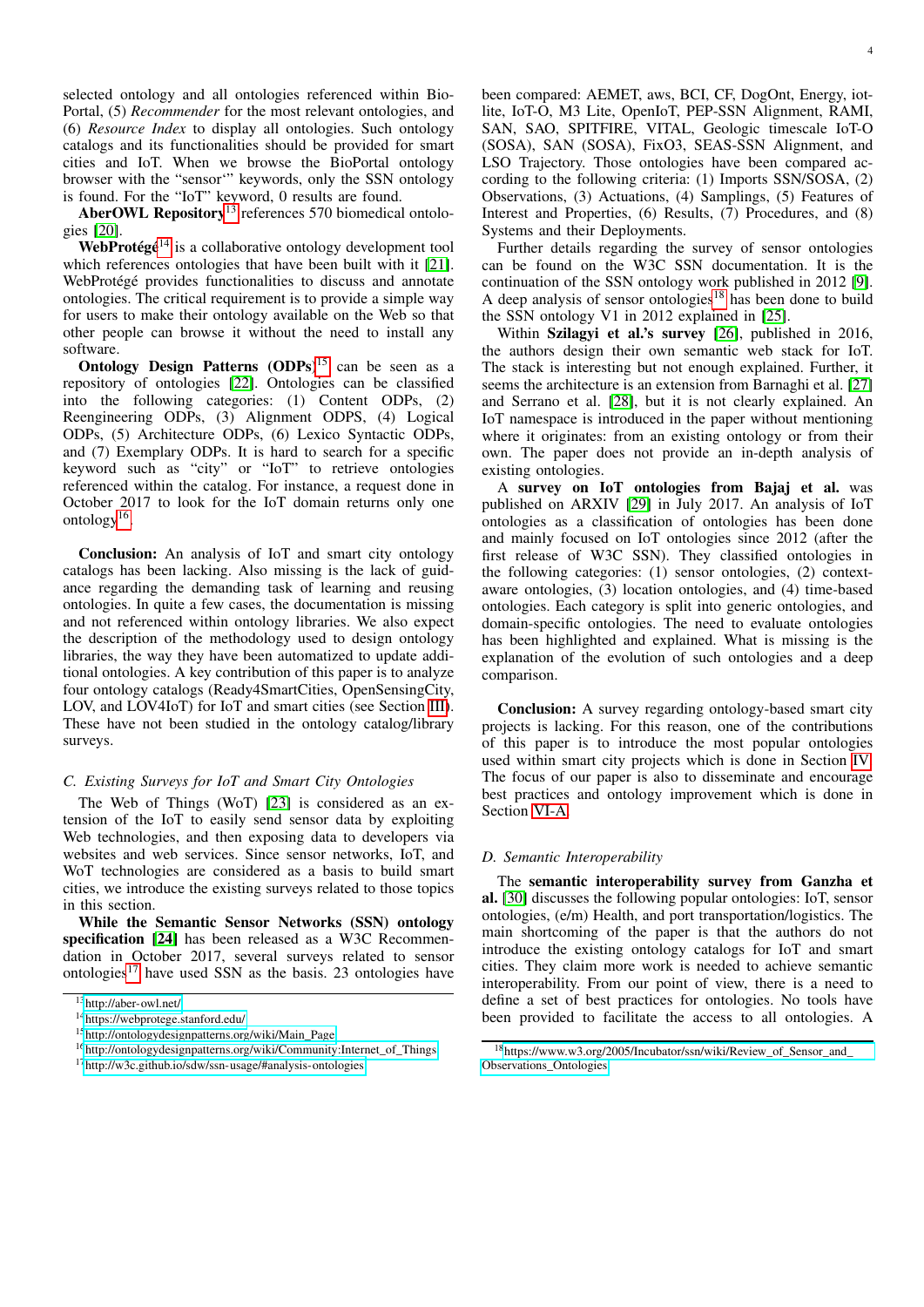set of tables to compare ontologies within the same domain according to the concepts covered is also missing.

A set of best practices and recommendations for semantic interoperability designed by the European Research Cluster on the Internet of Things (IERC) AC4 was released in March 2015 [\[12\]](#page-12-11). The needs to overcome the following challenges are mentioned: (1) a unified model to semantically annotate IoT data, (2) reasoning mechanisms, (3) linked data approach, (4) horizontal integration with existing applications, (5) design lightweight versions for constrained environments, and (6) alignment between different vocabularies.

Conclusion: IERC AC4 does not reference tools encouraging: (1) semantic web best practices, (2) the use of methodologies to ensure interoperability among ontology-based IoT applications, and (3) reuse of the domain knowledge already designed. For this reason, a set of concrete tools is provided in Section [VI-A2.](#page-10-2)

### <span id="page-5-1"></span>*E. Limitations of Current Approaches*

Our detailed analysis of the related work demonstrates the need for the following:

- An analysis of ontology catalogs since the last survey has been published in 2012. The analysis is explained in Section [III.](#page-5-0)
- A focus on ontology catalogs for IoT and smart cities is explained in Section [II-B.](#page-3-2)
- The comparison between existing ontology catalogs for smart cities is explained in Section [III.](#page-5-0)
- There is a lack of synthesis regarding existing smart city ontologies. We introduce those ontologies in Section [IV.](#page-6-0)
- There is a lack of methodologies to enrich ontology catalogs with new semantics-based projects. We design a methodology explained in Section [V.](#page-8-0)
- We expect to retrieve all semantics-based smart city projects referenced within the related work section available within ontology catalogs. LOV4IoT ontology catalog is being updated as explained in Section [V-B.](#page-8-1)
- Guiding ontology designers in reusing popular IoT or smart cities ontologies is explained in Section [VI](#page-10-0) by defining a set of criteria to evaluate ontologies.
- Facilitating the task of ontology designers in making better ontologies to encourage semantic interoperability is explained in Section [VI.](#page-10-0) We suggest a set of easy-touse tools to improve ontologies.

### <span id="page-5-0"></span>III. ONTOLOGY CATALOG ANALYSIS FOR SMART CITIES

We describe and compare four ontology catalogs relevant for IoT and smart cities in Section [III-A,](#page-5-2) and compare them in Section [III-B.](#page-6-1)

### <span id="page-5-2"></span>*A. Ontology Catalog Description*

We describe and compare four ontology catalogs relevant for IoT and smart cities: Ready4SmartCities, OpenSensingCity, LOV, and LOV4IoT. Figure [4](#page-19-0) provides an interactive mindmap, available online<sup>[19](#page-5-3)</sup>, to explore more ontology catalogs and semantic search engines. MindMap offers numerous benefits such as fast thinking and learning [\[31\]](#page-13-3). Due to the overloaded information, mindmaps can help newbies to discover ontology catalogs in an interactive way and as a playground.

We surveyed ontology catalogs based on OWL ontologies since OWL is a W3C recommendation. Further, we selected ontology catalogs supporting the activity of ontology reuse. Our criteria to compare ontology catalogs are as follows (see Table [I](#page-15-0) within Annexe Section [X\)](#page-14-0):

- *Ontology number* counts the number of ontologies referenced within the catalog.
- *Maintenance of the system* which can be automatic, semi-automatic or manual.
- *Ontology quality* evaluates ontologies referenced within ontology catalogs.
- *Ontology collection* explains the way ontologies have been integrated within the catalogs.
- *Ontology metrics* counts the number of classes or properties.
- *Datasets* structured according to ontologies.
- *Integration with tools* which improves the reusability of ontology. For instance, automatic ontology documentation, ontology visualization, and ontology alignment can be provided.

Ready4SmartCities was an FP7 EU project providing a catalog of ontologies for building smart cities [\[6\]](#page-12-5) [\[32\]](#page-13-4). The Ready4SmartCities catalog focuses on seven domains: energy, climate, weather, environment, building, occupancy, user behavior, and characteristics. It also provides five transversal domains: temporal, organizational, statistical, spatial and measurement. The project also includes the alignment of such ontologies. Unfortunately, the project does not seem maintained anymore, with the website indicating "latest revision July 2015". The project classifies ontologies according to the following criteria: (1) ontology name, (2) online availability (RDF, HTML), (3) open license, (4) ontology language, (5) syntax, (6) domain, and (7) natural language (e.g., English).

The ontology collection has been done by reviewing the literature, standards, looking up ontology catalogs and search engines (LOV, Watson, and Swoogle), dataset investigation and stakeholders (contributors through an online form, populators to include new ontologies within the catalog and metadata curators to review and improve ontologies).

The Ready4SmartCities ontology catalog designed an ontology to classify all ontologies. The ontology employs concepts and properties from several ontologies (VOAF, OMV, DC, and VANN) to describe ontology metadata. This ontology catalog integrates the OOPS ontology validation tool to improve ontology quality.

The **OpenSensingCity** catalog<sup>[20](#page-5-4)</sup> has been designed for the ANR-funded OpenSensingCity project which aims at fostering the usage of real-time open data in the context of smart cities by providing operating tools including an ontology catalog for smart cities. OpenSensingCity aims at helping application

<span id="page-5-3"></span><sup>19</sup>[http://perfectsemanticweb.appspot.com/?p=ontology\\_sota](http://perfectsemanticweb.appspot.com/?p=ontology_sota)

<span id="page-5-4"></span><sup>20</sup><http://opensensingcity.emse.fr/scans/ontologies>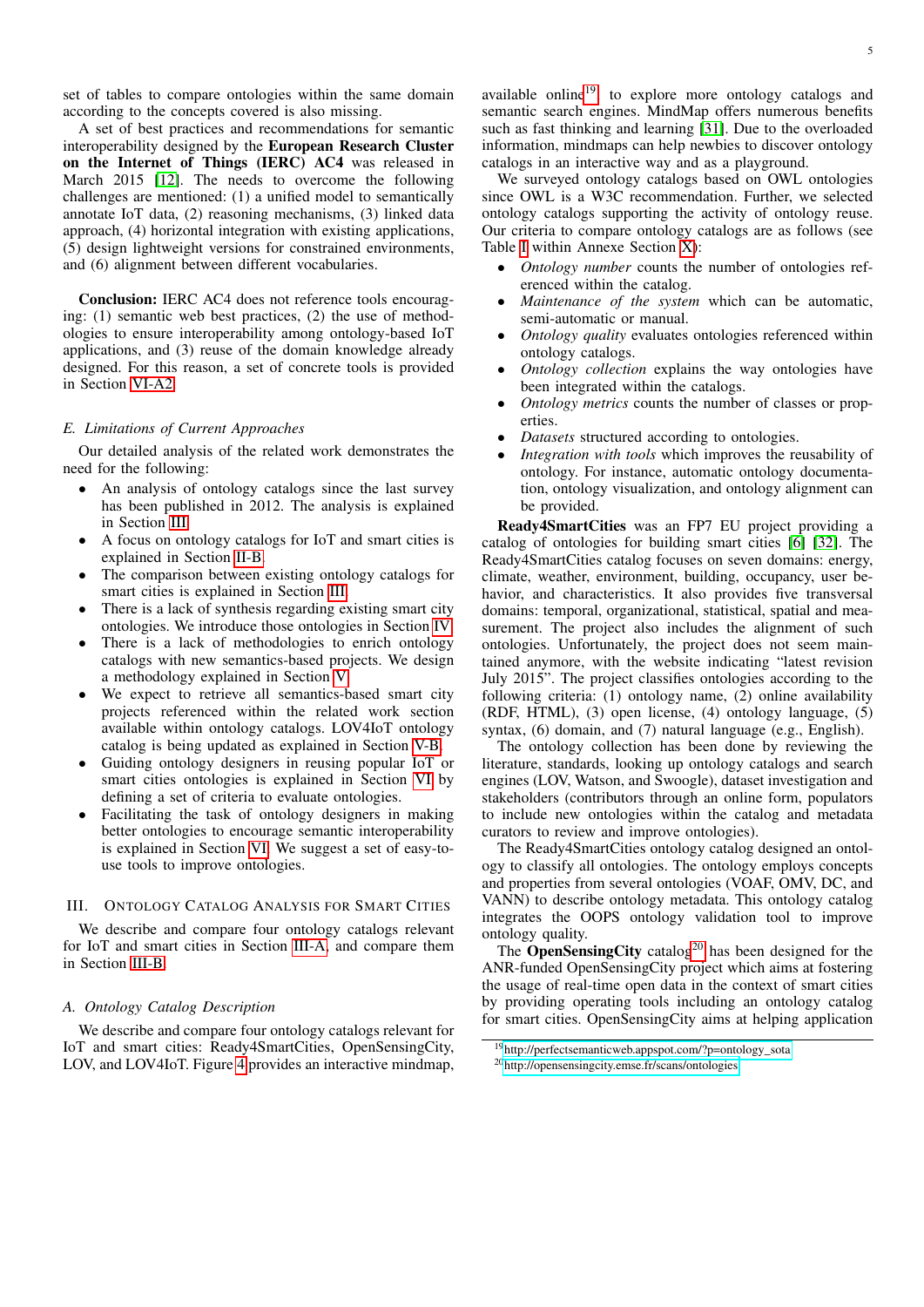developers to take advantage of open data streams. The Smart City Artifacts (SCA) web portal<sup>[21](#page-6-2)</sup> collects information about smart cities and provides web applications to visualize the list of existing projects, ontologies, and datasets. The SCA ontology has been designed to classify and describe smart city projects and artifacts [\[33\]](#page-13-5). A SPARQL endpoint is provided to query the RDF dataset developed according to the SCA ontology. The SCA ontology also reuses external ontologies: DC, DOAP, Prov-O, FOAF, sc, muto, fabio, dbowl, and OMV. The catalog references 124 ontologies as depicted in Table [I.](#page-15-0) 59 domains are provided to classify ontologies (e.g., energy, geography, sensors, transportation, tourism) and tags<sup>[22](#page-6-3)</sup>. When clicking on an ontology, statistics are provided (number of classes and properties, etc.). Ontologies can be automatically visualized with WebVOWL. The ontology syntax can be validated with TripleChecker and the ontology design with OOPS.

Linked Open Vocabularies (LOV) is an ontology catalog referencing more than 648 vocabularies (as of May 2018), but few of them are referenced for IoT and smart cities. We are focused on the *IoT tag*[23](#page-6-4) which has been added to the LOV catalog [\[34\]](#page-13-6) upon request by the LOV4IoT team that we are part of. In May 2018, 27 ontologies with this tag have been referenced. A tag such as smart cities would be relevant to easily retrieve such ontologies. For instance, when we request the *city keyword* within LOV<sup>[24](#page-6-5)</sup>, only 4 ontologies have been found: km4city, gci, turismo, and iso37120. LOV provides an interface for contributors to suggest ontologies. A bot is checking some requirements such as ontology metadata [\[35\]](#page-13-7) to allow the insertion of a new ontology.

Linked Open Vocabularies for Internet of Things  $(LOVAIoT)<sup>25</sup>$  $(LOVAIoT)<sup>25</sup>$  $(LOVAIoT)<sup>25</sup>$  references 448 ontologies (in May 2018), most of the projects are referenced when they are related to an IoT application domain exploiting sensors and semantic web technologies. In this paper, we are focused on IoT ontologies and smart cities ontologies. LOV4IoT classifies ontologies according to the best practices as well. It provides a keyword search (browser search functionality) and navigation mechanism (by domain) in a manually gathered collection of ontologies. Web services are also offered to select ontologies per domain to query the LOV4IoT RDF dataset. The target audience is people involved in designing IoT and smart city applications or any domains already referenced within the catalog (e.g., building automation, healthcare). The main difference with other ontology catalogs is that it provides the publications to highlight the context of the ontology and ontology best practices status. According to the ontology library survey from d'Aquin et al. "*the libraries where administrators are the only ones making decisions on what to include, usually do not have well-defined requirements*". Within LOV4IoT, we decided to insert all ontologies that have been mentioned within publications from IoT and smart city topics, but we also classify ontologies according to their best practices learned from the LOV community.

### <span id="page-6-1"></span>*B. Ontology Catalogs Comparison*

We compare four ontology catalog since they are referencing IoT and smart city ontologies. One of the contributions of this paper is to enrich the survey from [\[11\]](#page-12-10) with a focus on IoT and smart city. Another way to find ontologies would be semantic search engines such as Swoogle, Watson, etc.

Ontology catalogs compared in Table [I](#page-15-0) provide humanreadable and machine processable formats. Catalogs are published as HTML web site for humans. HTML interfaces exploit in the back end the RDF datasets. RDF is a format processable by machines thanks to the URI discovery mechanism which enables browsing datasets. None of the four ontology catalogs provide the automatic inclusion of the ontology. All catalogs prefer a manual checking before inserting new ontologies. To address RC [7:](#page-2-4) How ontology designers can stay updated with the latest ontologies designed for smart cities?; The users can check the year of the publications (e.g., 2017 or 2018) on the LOV4IoT HTML interface to be aware of the latest insertions. We also provide the web service to query smart city ontology  $URLs^{26}$  $URLs^{26}$  $URLs^{26}$ .

Table [II](#page-15-1) provides for each ontology catalog: (1) its name, (2) the year of creation, (3) the scientific publications describing the catalog, and (4) the ontology catalog GUIs URL. Table [III](#page-15-2) provides ontology URL designed for each ontology catalog referenced above. Finding each ontology designed for each ontology catalogs is challenging because the links are not easy to find through the portals.

### <span id="page-6-9"></span>*C. Lessons Learned*

LOV4IoT is innovative in the way that it provides a structured state of the art as a tool for IoT and smart city ontology practitioners. LOV4IoT references much more ontologies, and could be updated with any ontologies from OpenSensingCity and Ready4SmartCities that are not referenced on LOV4IoT yet. As already explained, LOV4IoT has a huge impact because it is an ontology incubator to assist ontology designers in following best practices in various communities not familiar yet with ontology quality, and to later reference their ontologies on LOV. Best practices are encouraged through the complementary PerfectO<sup>[27](#page-6-8)</sup> project [\[36\]](#page-13-8).

In the next section, we investigate and introduce the most popular smart city ontologies. When we discover new smart city ontologies, we update the LOV4IoT catalog. Meanwhile, we extract a methodology from it which is explained in Section [V.](#page-8-0) We evaluate the quality of smart city ontologies in Section [VI-A1.](#page-10-3)

### IV. ONTOLOGIES FOR SMART CITIES

<span id="page-6-0"></span>We investigate existing smart city ontologies in Section [IV-A.](#page-7-0) We define a set of criteria to compare ontologies in Section [IV-B.](#page-7-1) We found those ontologies either on ontology catalogs presented previously, or by investigating the literature.

<span id="page-6-2"></span><sup>21</sup><http://opensensingcity.emse.fr/scans/>

<span id="page-6-3"></span><sup>22</sup><http://opensensingcity.emse.fr/scans/domainstags>

<span id="page-6-4"></span><sup>23</sup><http://lov.okfn.org/dataset/lov/vocabs?tag=IoT>

<span id="page-6-5"></span><sup>24</sup><http://lov.okfn.org/dataset/lov/vocabs?q=city>

<span id="page-6-6"></span><sup>25</sup><http://lov4iot.appspot.com/>

<span id="page-6-7"></span><sup>26</sup><http://lov4iot.appspot.com/?p=queryCityOntologiesWS>

<span id="page-6-8"></span><sup>27</sup><http://perfectsemanticweb.appspot.com/>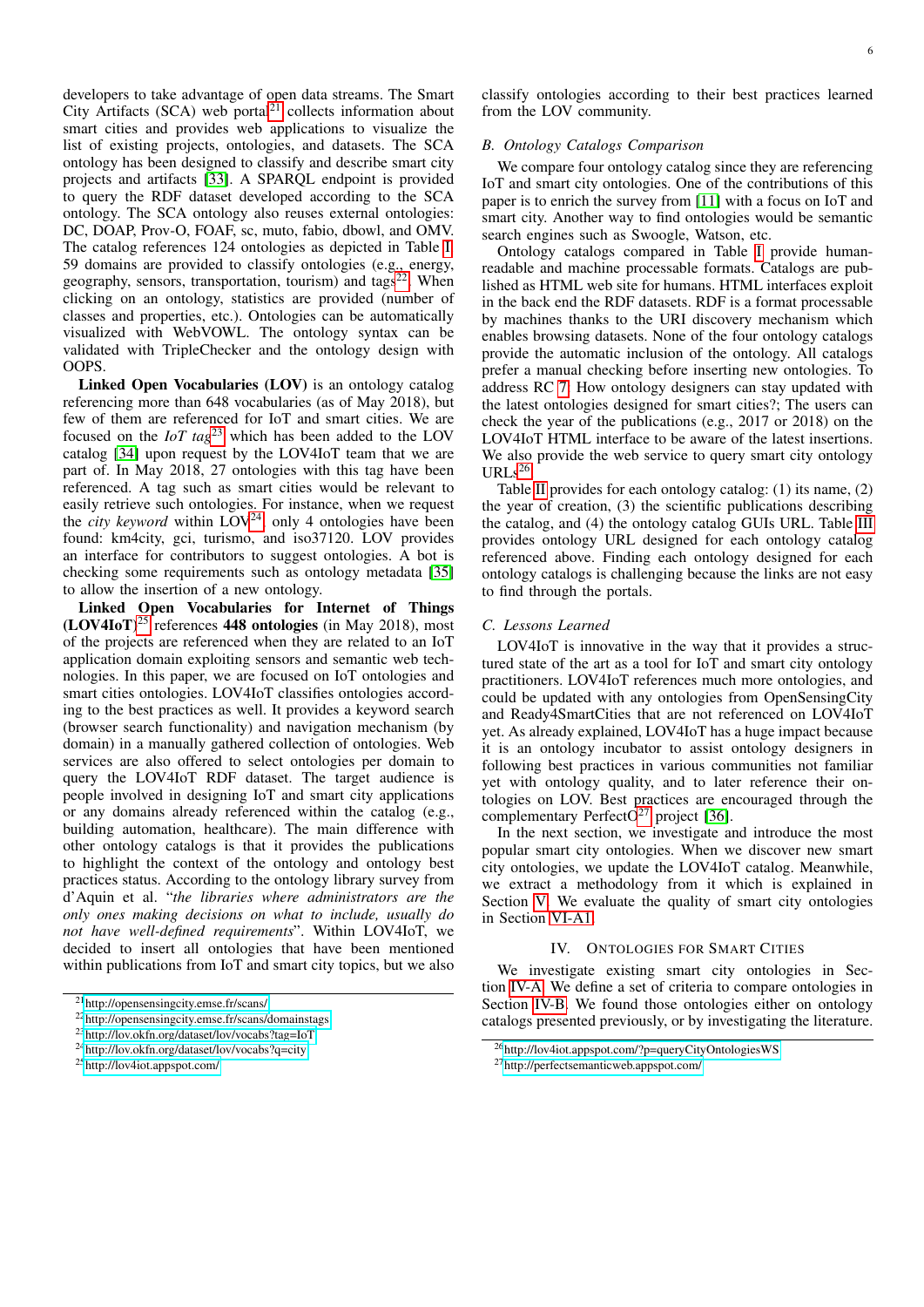### <span id="page-7-0"></span>*A. Existing Ontologies for Smart Cities*

In this section, we investigate existing smart city ontologies. We encourage the readers to use the LOV4IoT and OpenSensingCity ontology catalogs to get the ontology URL. Table [V](#page-16-0) summarizes smart city ontologies and provides ontology or documentation URL to get more technical details.

KM4City (Knowledge Model for City), an Italian national project, modeled an ontology designed for aggregating static or dynamic smart city data [\[37\]](#page-13-9). The authors reuse ontologies such as OWL-Time, DC Terms, FOAF, WGS84, GoodRelations, and Ontology Transportation Networks (OTN). The project is scalable since they handle 81 million triples with a growth of 4 million triples per month. It provides a linked data graph, visualization and exploration tool and service map applications exploiting the aggregated data.

STAR-CITY (Semantic Traffic Analytics and Reasoning for CITY), an IBM project, is deployed in four smart cities: Dublin, Bologna, Miami, and Rio de Janeiro [\[38\]](#page-13-10). The project is focused on designing ontologies to diagnose and predict road traffic congestions. Data processing exploits six heterogeneous sources: (1) road weather conditions, (2) weather information, (3) Dublin bus stream, (4) social media feeds, (5) road works and maintenance, and (6) city events. SWRL rules have been designed to define rules such as heavy traffic flow.

FIESTA-IoT (Federated Interoperable Semantic Internet of Things (IoT) testbeds and applications) is an H2020 European project [\[5\]](#page-12-4). The FIESTA-IoT ontology [\[39\]](#page-13-11) is designed to unify existing IoT-related ontologies to structure data generated by testbeds. The Smart Santander city or even smart buildings are testbeds producing real data, which is semantically annotated according to the ontology.

VITAL, an FP7 European project, designed an ontology to deal with heterogeneous data streams generated by devices within smart cities [\[40\]](#page-13-12). The ontology models sensors and their measurements (based on the SSN ontology V1), for IoT systems and services, and for smart city applications. VITAL is innovative since it provides an operating system for IoT to deal with service creation, orchestration, and protocols. VITAL provides the following characteristics: virtualization, modularity, standards-based (RDF and JSON-LD) and loosely coupled, and open-source.

CityPulse, an FP7 European project, provides the Stream Annotation Ontology (SAO) to unify smart city datasets [\[41\]](#page-13-13), [\[42\]](#page-13-14). SAO has been designed to address real-time aspects.

Smart City Ontology (SCO) is an ontology published in 2015 by Komninos et al. [\[43\]](#page-13-15). It reuses some ontologies such as SKOS, but it does not reuse the SSN ontology and lacks of best practices. For instance, the ontology is not shared in a proper way.

Smart city SOFIA2 ontology does not extend SSN ontology but reuses IoT.est ontology [\[17\]](#page-12-17).

PRISMA project designed an ontology [\[44\]](#page-13-16) which reuses WGS81, NeoGeo, and Collections ontologies. However, it mentions neither the use of data generated by devices nor the usage of SSN ontology. The ontology is mainly designed to unify heterogeneous data: (1) GeoData from the Geographic

Information System (GIS), data on lines and stops of the public transport bus system (REST web service in JSON format). (2) Public lighting system for the maintenance of the city (XML file). (3) State of the roads, sidewalks, signs and markings (Microsoft SQL Server database). (4) Historical data on municipal waste collection (Microsoft Excel file). (5) Historical data on the urban fault reporting service (MySQL Server database). The project provides the LODView tool for an HTML representation of RDF resources and the LODLive tool to browse the RDF graph. The paper does not focus on the description of the ontology, but introduces the need of this ontology to provide Linked Open Data and implements web services, SPARQL endpoints, browsable features, and visualization on top of it.

SCOnt (Smart City Ontology) has been designed by Beseiso et al. and used in a semantic-based framework to manipulate smart city data [\[45\]](#page-13-17). However, the ontology has not been shared online [\[45\]](#page-13-17) which hinders interoperability of smart city systems and the reuse of the ontology. The ontology reuses a population ontology, a geo-location ontology and the DBpedia ontology. Descriptions regarding the design of the ontology and semantic mapping are missing. The novelty in this work compared to existing smart city projects is not obviously explained. SCOnt is used to manipulate smart city data in an architecture comprising four layers: (1) *Data scraping* layer gathers and refines data since duplication and incompletion of meta-information and missing values issues are faced. (2) *Data adaptation* layer provides ontology modeling and semantic mapping. (3) *Data management* layer stores and indexes data within a NoSQL database. Semantic Web services are mentioned but neither link nor descriptions are provided or referenced. (4) *Applications* layer provides dashboards and APIs.

Conclusion: We demonstrated in this section that smart city ontologies are regularly redesigned which hinders semantic interoperability. More ontologies related to smart cities can be found on the LOV4IoT and OpenSensingCity ontology catalogs, as explained in Section [III.](#page-5-0) To encourage the ontology reuse, we define a set of criteria to compare smart city ontologies in the next section.

### <span id="page-7-1"></span>*B. Criteria to Compare Smart Cities and IoT Ontologies*

Based on our analysis of smart city ontologies in Section [IV-A,](#page-7-0) we define a set of criteria to compare smart city ontologies which can also be applied to IoT ontologies. Those criteria are mainly focused on the reusability of the ontologies. We take as a basis some criteria explained in [\[46\]](#page-13-18) and we add additional criteria as follows:

- Ontology goal should be clearly explained. Usually, the ontology is designed for a project or an application.
- **Ontology size** shows the depth of the ontology. Small or lightweight ontologies would be easier to reuse.
- Ontology documentation reduces the learning curve to understand and integrate the ontology, and encourage its reusability. A popular practice is to provide an online HTML documentation. A publication, deliverable or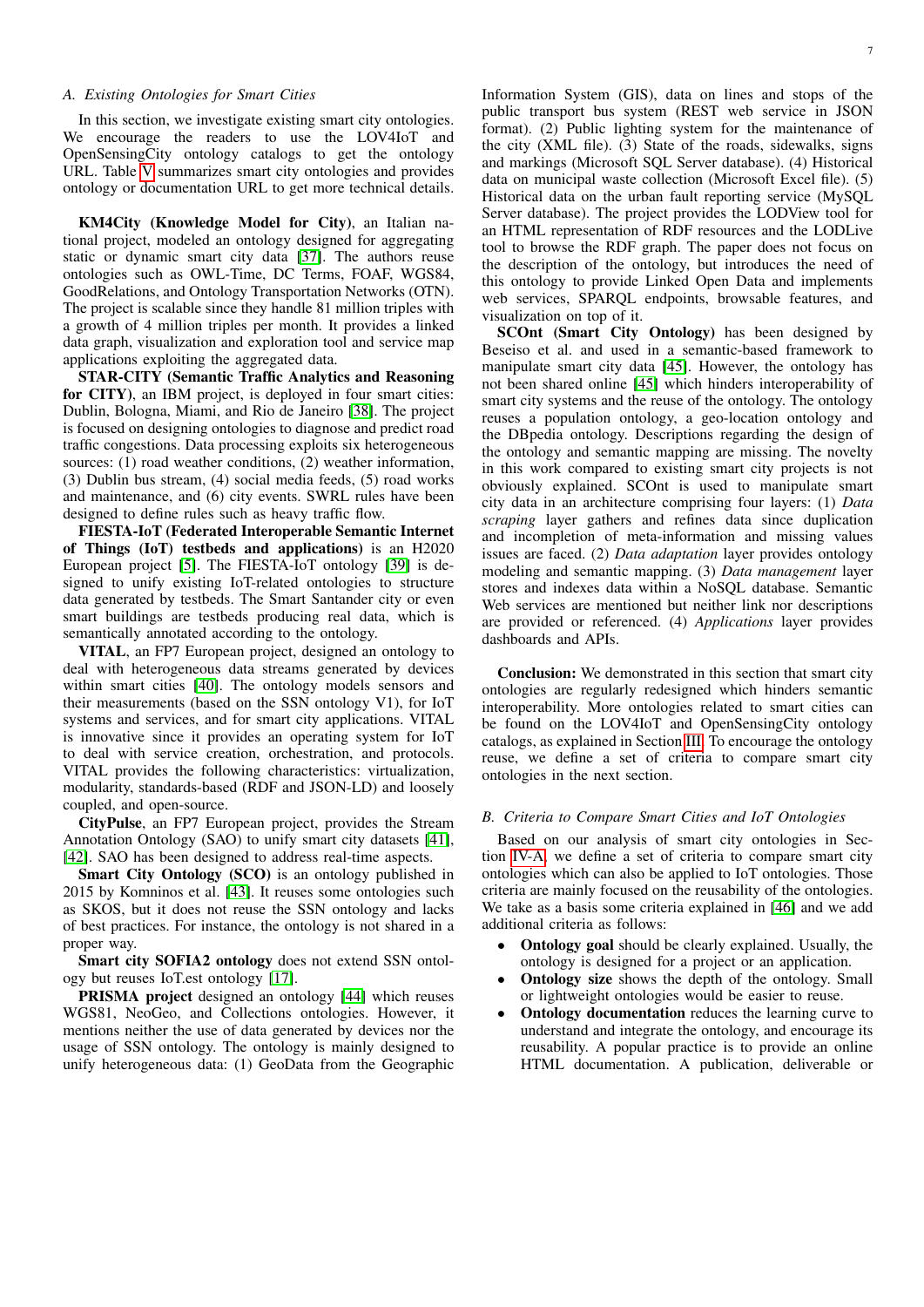any documentation is necessary to explain in detail the ontology and its impact.

- **Ontology availability** is strongly encouraged. Ontology should be shared on the web to encourage semantic interoperability. Ontology designers should make an effort in integrating previous ontologies and being aware of the ontology limitations.
- Ontology popularity demonstrates the impact of the ontology and its genericity when the ontology is used in other projects.
- Ontology maintenance needs to be achieved. Usually, when the projects are finished, the ontology is not maintained. However, ontology designers might be responsive in case they continue to work on the same research topic.
- **Ontology metadata** is preconized by [\[6\]](#page-12-5), [\[36\]](#page-13-8), [\[35\]](#page-13-7). It is mainly required for building automatic mechanisms. To assist IoT and smart cities ontology developers, Listing [1](#page-14-1) shows an example of vocabulary description. See Table [X](#page-17-0) for the list of ontology namespace required to implement ontology metadata.

All the namespaces are those available at [http://prefix.cc/.](http://prefix.cc/) Table [X](#page-17-0) is a reminder for the most popular ontologies.

Conclusion: We analyzed smart city ontologies and defined criteria to compare them. In the next Section [V,](#page-8-0) we provide a methodology to enrich smart city catalogs with the new ontologies found.

### <span id="page-8-0"></span>V. GENERIC METHODOLOGY TO UPDATE ONTOLOGY **CATALOGS**

We explain the methodology to enrich ontology catalogs in Section [V-A.](#page-8-2) The methodology is used in our LOV4IoT catalog in Section [V-B.](#page-8-1)

### <span id="page-8-2"></span>*A. Methodology*

Hereafter, we designed a generic methodology to enrich the ontology catalog with new ontology-based projects and the desired knowledge to deduce meaningful information from sensor data. This methodology encourages interoperability among applications by reusing ontologies. We have defined the following steps to update ontology catalogs as depicted in Figure [1](#page-14-2) within Annexe Section [X.](#page-14-0)

- 1) STEP 1: Investigating a new IoT application Domain. A new application domain can be integrated into the catalog if needed. For instance, we investigated the "energy", "agricultural" and "smart city" domains for the needs of the projects that we are involved in. All projects having these keywords or synonyms that have already designed ontologies are being studied by browsing search engines (e.g., Google) or research papers catalogs (e.g., Google Scholar, IEEE library, ACM library, LNCS library).
- 2) STEP 2: Updating the dictionary to add the new domain. When a new domain needs to be added, we manually insert it within the M3 dictionary<sup>[28](#page-8-3)</sup> implemented as an ontology. We also have mechanisms to

automatically integrate a new domain as demonstrated here<sup>[29](#page-8-4)</sup>, but a manual checking is preferred to handle synonyms, etc. LOV4IoT users can also suggest their ontologies through a suggestion form $30$  where they can indicate a new domain. The application domain classification is a cornerstone component to automatically retrieve all ontologies, or compute the number of ontologies for a specific domain.

- 3) STEP 3: Updating RDF ontology catalog dataset. The repository is updated with a new RDF instance (See Listing [2\)](#page-14-3).
- 4) STEP 4: Updating HTML ontology catalog. Both the HTML web page and the RDF dataset are updated with a new project. The authors of the paper are also contacted thanks to the bot sending emails to encourage them to share the domain knowledge on the Web (e.g., ontologies, rules, etc.). The ontologies can be classified and visualized with a table view.
- 5) STEP 5: Applications based on the ontology catalog datasets. Applications can be developed to validate ontologies referenced within the catalog, or visualized automatically. Other applications enable the making of statistics such as computing the number of ontologies per domain.

### <span id="page-8-1"></span>*B. Use Case: Methodology applied to LOV4IoT*

The methodology mentioned above has been used to design Linked Open Vocabularies for Internet of Things (LOV4IoT) ontology catalog. LOV4IoT enables reusing background knowledge and facilitating semantic-based IoT application development. The LOV4IoT methodology has been implemented and provides a set of tools. Section [V-B1](#page-8-6) explains the main reason why this ontology catalog has been built. Section [V-B2](#page-9-0) highlights that LOV4IoT is an extension of the LOV catalog. Section [V-B3](#page-9-1) describes the LOV4IoT HTML user interface. Section [V-B4](#page-9-2) explains the way LOV4IoT is being maintained. Section [V-B5](#page-9-3) provides explanations of the RDF dataset to build any applications to recommend ontologies or research projects. Section [V-B6](#page-10-4) provides an example to query the RDF dataset which is used to build some of our user interfaces.

<span id="page-8-6"></span>*1) The design of the LOV4IoT catalog:* We pursued a deeper analysis of domain knowledge involving sensors and semantic web technologies and came up with the following research questions:

- 1) Which sensors or actuators are employed?
- 2) What domains do sensors use?
- 3) Which ontologies exist that cover each domain?
- 4) What reasoning exits that covers each domain to interpret sensor data?
- 5) Is the ontology publicly accessible (e.g., downloadable from a website)?
- 6) Which technologies are used to implement the ontology or rules?

<span id="page-8-3"></span><sup>28</sup><http://sensormeasurement.appspot.com/?p=m3>

<span id="page-8-5"></span><span id="page-8-4"></span><sup>29</sup><http://fiesta-iot-tools.appspot.com/?p=updateM3Lite> <sup>30</sup><http://lov4iot.appspot.com/?p=updateCatalogueForm>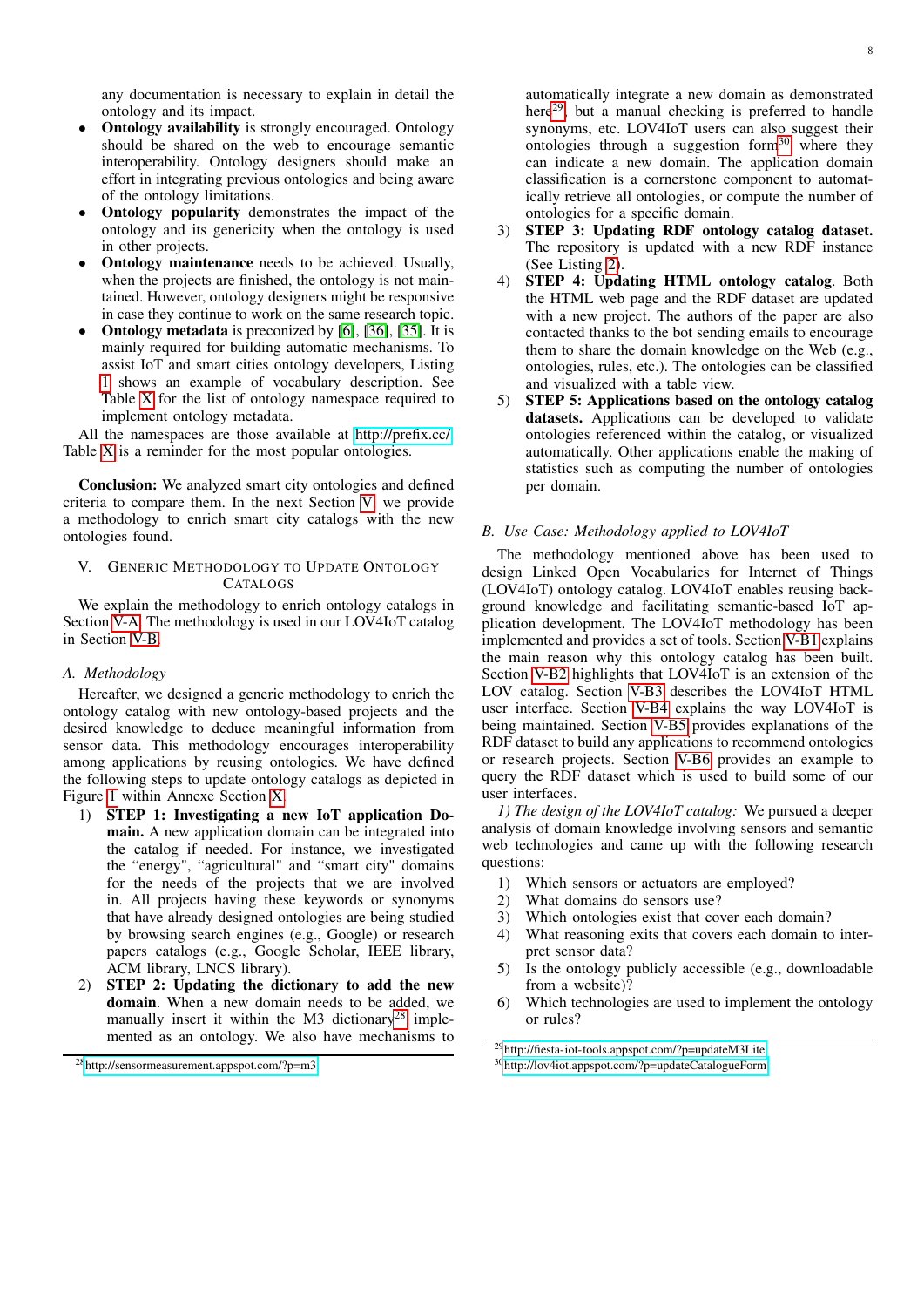- 7) Does the ontology follow the semantic web best practices?
- 8) Which projects could be reused and combined with other projects?, and (9) Which security mechanisms are used in the project?

LOV4IoT is a structured literature survey which references more than 440 ontology-based works (in May 2018) related to sensors in more than 20 domains: smart energy, activity recognition, weather, sensor networks, emotion, music, environment, fire, health care, building automation, food, agriculture, tourism, security, transportation, smart city, IoT, Semantic Sensor Network (SSN), robotic, unit, etc. More than 200 ontologies are now online and theoretically, could be easily reused. We discover, identify, study and reference these IoT projects because:

- 1) Sensors and their measurements are described.
- 2) Projects can be used to design new cross-domain use cases (e.g., traffic jam related to weather conditions).
- 3) Projects designed ontologies.
- 4) Projects designed rule-based systems to deduce meaningful information from data.
- 5) Domain experts published the research work and the project in conferences or journals.
- 6) Projects explained why they integrate semantics.
- 7) Publications described how ontologies are evaluated.
- 8) Ontology or dataset code could be used to implement new applications.

We analyze these works to reuse their ontologies and reasoning mechanisms. Most of the ontologies have been designed with semantic web standard languages such as RDF, RDFS and OWL. Moreover, frequently, the Semantic Web Rule Language (SWRL) has been used for the reasoning.

<span id="page-9-0"></span>*2) LOV4IoT, an extension of the LOV catalog:* LOV4IoT is an extension of the LOV catalog [\[34\]](#page-13-6), because the ontologies that we classified do not meet the requirements preconized by the LOV catalog. The ontologies that we referenced in this dataset are not necessarily shared online, but we would like to utilize the knowledge expertise mentioned in the publications. Requirements preconized by the LOV community are not enough followed. Requirements can be ontology metadata or adding labels and comments to each concept and property. We contributed to the LOV community, to spread their best practices and encourage the approach of sharing and reusing domain knowledge. We have experienced that convincing authors to improve their ontologies is a time-consuming task.

This limitation could be overcome by improving ontology editors to encourage people to add labels and comments, an important feature for ontology matching tools. Recently, a beta version of ProtegeLOV $^{31}$  $^{31}$  $^{31}$  [\[47\]](#page-13-19) has been released. It is an extension of a popular ontology editor which suggests preferred ontologies referenced in the LOV catalog when you are designing a new concept or a new property.

The users can directly reuse the concept or integrate owl:equivalentClass or owl:equivalentProperty links. However, this plugin does not encourage users to add ontology metadata or labels and comments as preconized by the LOV community. In our LOV4IoT dataset, we describe the ontology status according to the LOV criteria.

<span id="page-9-1"></span>*3) The LOV4IoT user interface:* We have chosen to classify and share the ontologies as a tool in an HTML table<sup>[32](#page-9-5)</sup>. It encourages the reusability and can benefit other people interested in such ontologies.

Within the table, the first column is dedicated to authors and the second to the publication date of the work. The third column provides related publications. The fourth column links the ontology URL if provided. The fifth column describes technologies used and the sixth column gives sensors used in the project. Finally, the seventh column offers the reasoning mechanism employed in the projects (e.g., if foggy then safety devices are fog lamp, ESP, and ABS).

Further, each row in the table references a project which is colored according to the ontology status: (1) the ontology is lost or confidential (in red), (2) the authors have been contacted to get the implementation of their ontologies and rules (in white), (3) the authors will soon publish the ontology (in orange), (4) the ontology is shared online but does not meet the requirements preconized by the LOV catalog (in yellow), and (5) the ontology is shared online and is even referenced on the LOV catalog since they follow the required best practices (in green). Users such as developers, research engineers or domain experts can surf on this web page to search ontologies according to a specific domain.

<span id="page-9-2"></span>*4) Updating LOV4IoT Automatically:* To update the LOV4IoT dataset, a new row must be added within the HTML web page and a new instance within the RDF dataset. To improve its impact, we could find additional background knowledge by connecting LOV4IoT to semantic search engines and ontology catalogs. At the beginning of this work, we started to use ontology catalogs such as Linked Open Vocabulary (LOV) [\[34\]](#page-13-6) since it provides web services. Unfortunately, when we were experimenting with this, we realized that most of the ontologies designed for IoT were not referenced on such tools yet.

<span id="page-9-3"></span>*5) LOV4IoT RDF dataset:* Initially, the LOV4IoT RDF dataset has been designed to automatically compute: (1) the total number of ontology-based projects, (2) the number of ontologies per domain, and (3) the number of ontologies according to their status (online, lost, publishing process online, referenced on LOV and contacting authors). The dataset also enables dealing with projects covering several domains (e.g., smart home and weather).

The LOV4IoT RDF dataset<sup>[33](#page-9-6)</sup> is available online and hosted on Google App Engine which ensures sustainability of this dataset. An extract of the LOV4IoT dataset in RDF/XML is depicted in Listing [2](#page-14-3) (see Annexe Section [X\)](#page-14-0). Users such as developers, research engineers or domain experts can make statistics on this dataset or filter ontology-based projects by ontology status or by domain. The dataset also enables automatically building a table in the HTML web page, to display a subset of the LOV4IoT dataset according to their

<span id="page-9-4"></span><sup>31</sup><http://labs.mondeca.com/protolov/index.html>

<span id="page-9-5"></span><sup>32</sup><http://lov4iot.appspot.com/?p=ontologies>

<span id="page-9-6"></span><sup>33</sup><http://purl.org/lov4iot-dataset>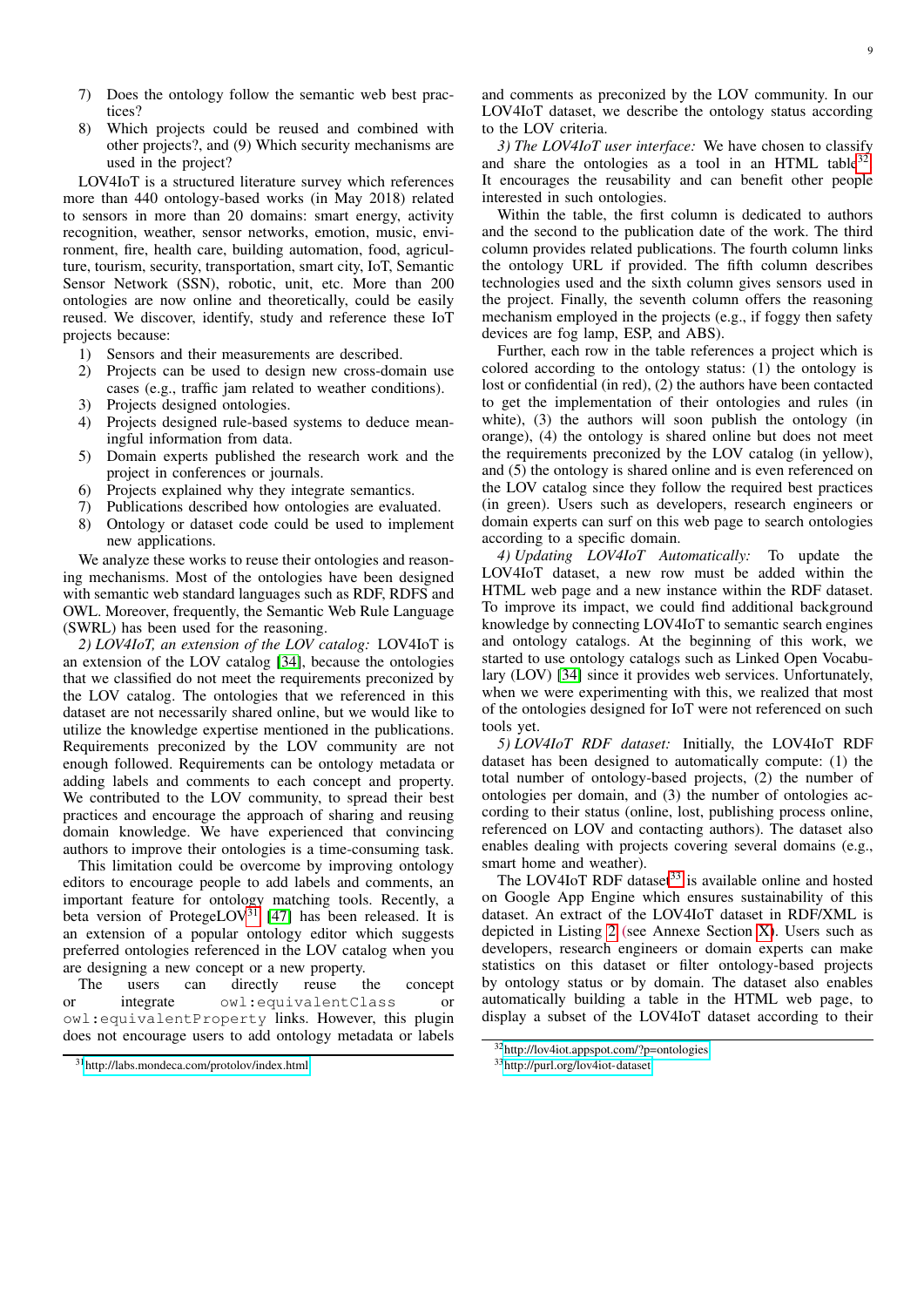<span id="page-10-4"></span>*6) LOV4IoT GUI built by querying the RDF dataset:* We designed a generic mechanism to query the LOV4IoT RDF dataset transparently to provide various functionalities: (1) writing a SPARQL query to interact with the LOV4IoT RDF dataset, (2) designing the web service to execute the SPARQL query,  $(3)$  querying the web service with Ajax, and  $(4)$  parsing the result returned by the web service with JavaScript in an HTML web page.

Listing [4](#page-14-4) (see Annexe Section [X\)](#page-14-0) is the Java code to execute the SPARQL query with the JENA ARQ engine to query all domains referenced within the LOV4IoT RDF dataset. Listing [3](#page-14-5) (see Annexe Section [X\)](#page-14-0) provides the SPARQL query to request all domains referenced within the LOV4IoT RDF dataset. The Jena ARQ engine executes the SPARQL query on the RDF dataset within a web service. This Web service is requested using the Ajax technology to display the results which are parsed in JavaScript and displayed in a drop-down-list (see Figure [2](#page-15-3) within Annexe Section [X\)](#page-14-0). The drop-down-list displays all rdfs:label. The tooltips display rdfs:comment.

### <span id="page-10-0"></span>VI. EVALUATION: ONTOLOGY QUALITY AND ONTOLOGY CATALOG

This section evaluates ontology quality. A second methodology focusing on the ontology quality is described in Section [VI-A.](#page-10-1) Section [VI-B](#page-11-2) demonstrates the need for ontology catalogs and improved ontology quality in several projects. Finally, the LOV4IoT ontology catalog evaluation with users demonstrates its impact, as explained in Section [VI-C.](#page-11-0)

### <span id="page-10-1"></span>*A. Evaluation: Ontology Quality Methodology*

A methodology has been designed to evaluate ontology quality in Section [VI-A1.](#page-10-3) The tools used to implement the methodology are introduced in Section [VI-A2.](#page-10-2) Those tools have been applied to a set of IoT ontologies within Section [VI-A3.](#page-11-3)

<span id="page-10-3"></span>*1) Ontology Quality Methodology:* To validate ontologies, we conceived the *ontology quality methodology* (as depicted in Figure [3,](#page-18-0) see Annexe Section [X\)](#page-14-0), which is comprised of the following criteria:

- 1) Serialization supports the OWL ontology format because it is a W3C recommendation.
- Syntactic validation is necessary during the compilation to load the ontology. It is an important step for the *ontology quality methodology* due to the fact that all ontologies must be proceeded by tools.
- 3) Interlinking enhances interoperability, integration, and browsing among ontologies.
- <span id="page-10-5"></span>4) Documentation encourages the understandability of the ontology. We designed the ontology documentation mindmap, available online<sup>[34](#page-10-5)</sup>, to explore ontology documentation tools as depicted in Figure [5.](#page-20-0)
- 5) Visualization eases the learning phase by providing a fast understanding of the ontology which encourages the re-usability of the ontology.
- 6) Availability advocates sharing the resource on the web. Developers might not have time, resources and administrative skills to manage the server. Ideally, an ontology catalog server could host any ontologies and provide the right URL. Sharing the ontology code and documentation on the web would encourage ontology reuse.
- 7) Discoverability improves the dissemination of ontologies in ontology catalogs and semantic search engines. Depending on the application domain (e.g., healthcare, smart city), several ontology catalogs are available.
- 8) Ontology Design detects numerous ontology pitfalls.

<span id="page-10-2"></span>*2) Studies on Validation Tools to Evaluate Ontologies:* Our research goal is to automatically evaluate ontology quality with a set of tools introduced in the tables explained below, which were recently published in [\[48\]](#page-13-20).

For each criterion explained above and in Figure [3,](#page-18-0) we classify in Table [VI](#page-16-1) tools that we have already tested to evaluate ontologies. The OWL Manchester tool or the Jena framework can be used for serialization. The Triple Checker tool can be used for syntactic validation. The  $LogMap^{35}$  $LogMap^{35}$  $LogMap^{35}$  ontology matching tools can be employed. Parrot and LODE have been chosen because they provide web services to generate documentation automatically. The WebVOWL tool can be used to provide an automatic ontology graph visualization. Dereferenceable URI can be tested with the Vapour tool. The Oops tool improves the ontology design because it detects numerous ontology pitfalls.

In Table [VI,](#page-16-1) the first column is dedicated to the tool name, the second column to the criteria satisfied, the third column to explain if the tool is maintained or not, and the last column is dedicated to the research publication. We have considered the tools reusable when they provide Web services, APIs, code, and documentation. The web services are simpler to integrate when developing the methodology, but the implementation depends on the reliability of the Web and on the maintenance of the web services. There can be times when the servers hosting the web services are down. Also, when new versions are released, it might have an impact on the implementation of our methodology. When the tools are open-source, we can avoid such dependencies, but it is more time-consuming to set up the tool using multiple languages and technologies. This is another reason that demonstrates the need to help non-experts in the ontology quality process.

In Table [VI,](#page-16-1) within the maintained column, *High* means that the community behind the tools is reactive when issues arise such as servers down, fixing bugs, answering questions or adding new functionalities. *Medium* means that the tool might be often down, due to server issues. Table [VII](#page-16-2) provides all GUIs URL for each tool.

Table [VIII](#page-16-3) provides all URLs for web services or APIs for each tool mentioned above. Table [VIII](#page-16-3) has been used to inte-

<span id="page-10-6"></span><sup>35</sup><https://www.cs.ox.ac.uk/isg/projects/LogMap/>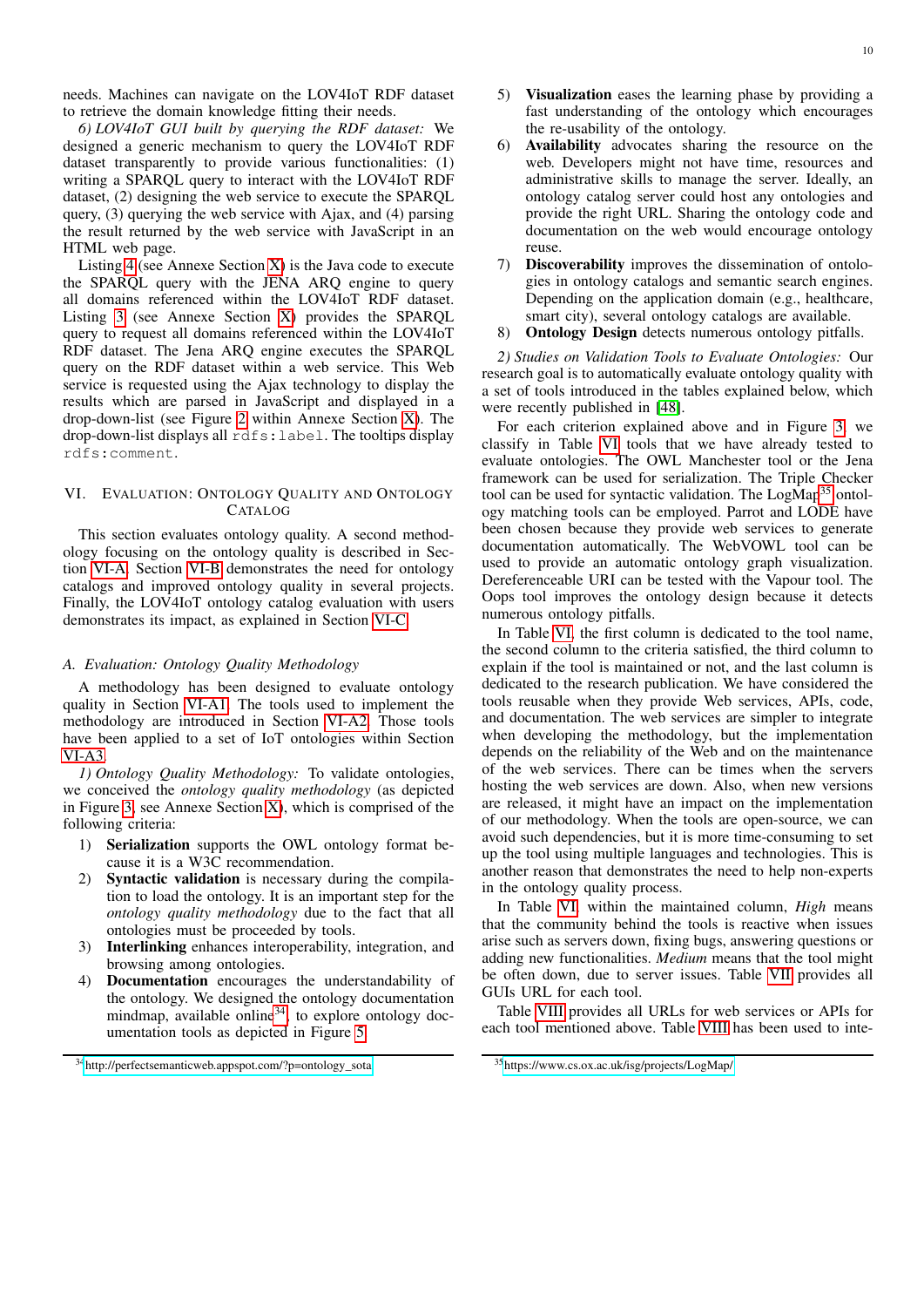grate the tools $36$  and automatically evaluate ontologies from the LOV4IoT catalog. Table [IX](#page-17-1) is dedicated to the programming language used for each tool and provides the URL of the source code, when available, on GitHub or BitBucket.

<span id="page-11-3"></span>*3) Results:* A detailed evaluation has been completed with 26 IoT or smart cities ontologies referenced within the LOV4IoT ontology catalog. Those ontologies have been tested with **6 validation tools** mentioned in the tables (Parrot, WebVOWL, Oops, TripleChecker, LODE, and Vapour). The evaluation is accessible online<sup>[37](#page-11-5)</sup>, and in Table [XI](#page-22-0) within Annexe Section [X.](#page-14-0) The evaluation demonstrates that there are no ontologies which can be successfully loaded with all of the tools, and shows that numerous errors are encountered. The LODE tool is preferred compared to the Parrot tool because more ontologies can be automatically documented.

### <span id="page-11-2"></span>*B. Use Cases*

We highlight use cases which benefit from our methodology, which is explained in this paper: (1) LOV ontology catalog, (2) IoT-O ontology, (3) CityPulse 101 scenarios, and (4) National and European smart city projects designing ontologies.

*1) LOV ontology catalog:* As already explained in Section [III-C,](#page-6-9) LOV4IoT is an ontology incubator to later assist ontology designers in following best practices, and to reference their ontologies on LOV. The LOV4IoT tool is referenced in the LOV web site $38$  and the LOV community highly acknowledges the work on disseminating best practices to other communities [\[34\]](#page-13-6).

*2) IoT-O ontology:* IoT-O ontology [\[49\]](#page-13-21) [\[50\]](#page-13-22) follows the methodology presented here. IoT-ontology unifies existing IoT ontologies and is compliant with semantic web best practices explained in [\[36\]](#page-13-8).

*3) CityPulse 101 scenarios:* CityPulse EU project intro-duced in Section [IV](#page-6-0) contains 101 scenarios<sup>[39](#page-11-7)</sup> [\[3\]](#page-12-2) covering a broad variety of smart cities application domains including air pollution monitoring, wind farms, smart meters, smart orchards, smart cars, parking management, traffic management, smart elderly care systems, mobile fitness applications, etc. The LOV4IoT covers more than 20 domains associated with these use cases including (a) the Ambient Assisted Living (AAL) domain that is relevant to design the smart elderly care system and (b) the smart metering domain. The web  $page^{40}$  $page^{40}$  $page^{40}$ matches CityPulse scenarios to any ontology-based project referenced within LOV4IoT.

*4) National and European smart city projects designing ontologies:* We have been involved in National and European smart city projects where IoT ontologies have been developed. These include projects such as OpenSensingCity, Smart Energy Aware Systems  $(SEAS)^{41}$  $(SEAS)^{41}$  $(SEAS)^{41}$  and FIESTA-IoT. The LOV4IoT catalog has been used to analyze IoT ontologies [\[51\]](#page-13-23) to design

the FIESTA-IoT unified ontology [\[39\]](#page-13-11). FIESTA-IoT ontology reuses and aligns a set of ontologies evaluated above: SSN V1, IoT-lite, and M3-lite. The ontology quality evaluation has been applied to the ontologies for IoT and smart city as presented in Section [IV](#page-6-0) (e.g., VITAL, KM4city) and was a cornerstone step to design the FIESTA-IoT ontology. The result is provided in Table [XI.](#page-22-0) Based on those experiences acquired during those projects, we shared the expertise to continuously enrich the LOV4IoT ontology catalog with more knowledge implemented as ontologies within projects.

### <span id="page-11-0"></span>*C. Evaluation of the LOV4IoT Catalog with Users*

The LOV4IoT ontology catalog has been employed by users to evaluate its usability and effectiveness. We designed an evaluation form $42$  which is available on the LOV4IoT project web site $43$ . The evaluation result has been previously published in [\[52\]](#page-13-24), but we are still accepting answers to evaluate the ontology catalog with more and more users. The updated evaluation result summary is available as well $^{44}$  $^{44}$  $^{44}$ .

The survey has been filled out by 39 volunteers who employed LOV4IoT. We published results of 35 volunteers. The survey form demonstrates that the classification work of ontology-based IoT projects is useful not only for other developers and researchers, but also for the IoT research community. The ontology catalog helps users for their state of the art ontologies or finding and reusing the existing ontologies. The LOV4IoT evaluation form contains the following questions:

- Who are you?
- What domain ontologies are you looking for?
- How did you find this tool?
- Do you trust the results since we reference publications?
- In which information are you interested?
- Do you use this web page for your literature survey?
- Do you think you will use this web page again in your further IoT application developments?
- In general, do you think this web page is useful?
- Would you recommend this web page to other colleagues involved in ontology-based IoT development projects?

This evaluation demonstrates that LOV4IoT is relevant for the IoT community. The results are encouraging to update the dataset with additional domains and ontologies. Moreover, according to Google Analytics, the LOV4IoT HTML web page has been seen more than 10,390 times (7,530 unique pages views) since August 2014. The average time spent on the web page is 3 and a half minutes. It means that visitors return to this dataset which demonstrates its usability.

### VII. CONCLUSION

<span id="page-11-1"></span>Firstly, we analyzed four ontology catalogs for IoT and smart cities (Ready4SmartCities, LOV, LOV4IoT, and OpenSensingCity). Secondly, we studied the most recent ontologies to build smart cities based on IoT technologies.

<span id="page-11-5"></span><span id="page-11-4"></span><sup>36</sup><http://perfectsemanticweb.appspot.com/?p=ontologyValidationLOV4IoT> <sup>37</sup>[http://perfectsemanticweb.appspot.com/?p=evaluation\\_lov4iot\\_perfecto](http://perfectsemanticweb.appspot.com/?p=evaluation_lov4iot_perfecto)

<span id="page-11-6"></span><sup>38</sup><http://lov.okfn.org/dataset/lov/about>

<span id="page-11-7"></span><sup>39</sup><http://www.ict-citypulse.eu/scenarios/>

<span id="page-11-8"></span><sup>40</sup>[http://sensormeasurement.appspot.com/?p=m3\\_scenario](http://sensormeasurement.appspot.com/?p=m3_scenario)

<span id="page-11-9"></span><sup>41</sup><https://www.the-smart-energy.com/>

<span id="page-11-10"></span><sup>42</sup><https://goo.gl/CKKEPe>

<span id="page-11-11"></span><sup>43</sup><http://lov4iot.appspot.com/>

<span id="page-11-12"></span><sup>44</sup><https://goo.gl/mFUPVO>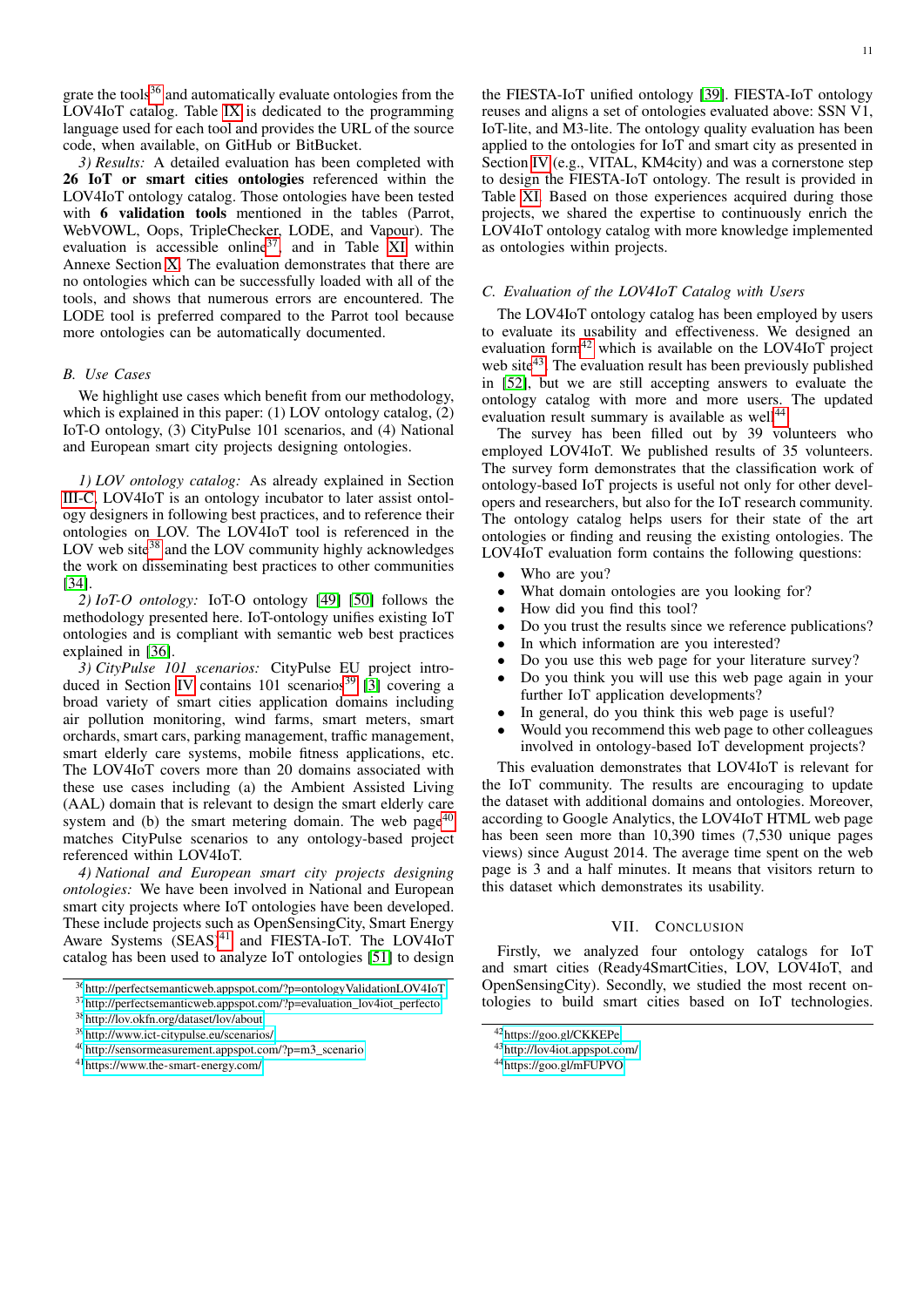Thirdly, we designed a methodology to enrich ontology catalogs, which is implemented within the LOV4IoT ontology catalog. OpenSensingCity and LOV4IoT ontology catalogs are a tremendous work but an essential step to encourage the reuse of existing ontologies and to foster semantic interoperability among ontology-based smart city applications. Fourthly, we defined a set of criteria and tools to improve the quality of ontologies. Finally, we evaluated the LOV4IoT ontology catalog with users. Those contributions aim to help developers in reusing existing smart city and IoT ontologies to build future applications.

### VIII. FUTURE WORK

<span id="page-12-12"></span>As a future work, the methodology can be refined to easily support additional IoT applicative domains such as manufacturing, Industry 4.0, robotic, Wireless Body Area Networks (WBANs), etc. Indeed, we are now involved in healthcare IoT-based projects related to asthma, obesity, and depression, but also IoT-based disaster projects using semantic web technologies. Another future work is to examine the design of the evaluation of ontology quality. It will encourage the reuse of ontologies and improve semantic interoperability. Unifying and aligning ontology catalogs would enable to update all catalogs with new ontologies automatically. Another challenge is to automatically improve and fix ontologies. Finally, we could design an ontology ranking algorithm to recommend ontologies to reuse.

### IX. ACKNOWLEDGMENTS

This work is partially funded by a bilateral research convention with ENGIE Research & Development and the National French ANR 14-CE24-0029 OpenSensingCity project, Hazards SEES NSF Award EAR 1520870, and KHealth NIH 1 R01 HD087132-01. The opinions expressed are those of the authors and do not reflect those of the sponsors. Thanks to Noor Bakerally for the implementation of the OpenSensingCity ontology catalog. Thanks to Dr. Maxime Lefrançois for fruitful discussions about semantic web in general. Thanks to Dr. Martin Serrano for discussions regarding semantic-based smart cities.

### **REFERENCES**

- <span id="page-12-0"></span>[1] Atzori, L., Iera, A., Morabito, G.: The internet of things: A survey. Computer networks (2010)
- <span id="page-12-1"></span>[2] Sanchez, L., Munoz, L., Galache, J.A., Sotres, P., Santana, J.R., Gutierrez, V., Ramdhany, R., Gluhak, A., Krco, S., Theodoridis, E., Pfisterer, D.: SmartSantander: IoT experimentation over a smart city testbed. Computer Networks (2014)
- <span id="page-12-2"></span>[3] Presser, M., Vestergaard, L., Ganea, S.: Smart City Use Cases and Requirements. CityPulse Project Deliverable D2.1 (2014)
- <span id="page-12-3"></span>[4] Bizer, C., Heath, T., Berners-Lee, T.: Linked data-the story so far. International Journal on Semantic Web and Information Systems (2009)
- <span id="page-12-4"></span>Serrano, M., Gyrard, A., Boniface, M., Grace, P., Georgantas, N., Agarwal, R., Barnaghi, P., Carrez, F., Almeida, B., Teixeira, T., et al.: Cross-Domain Interoperability Using Federated Interoperable Semantic IoT/Cloud Testbeds and Applications: The FIESTA-IoT Approach. River Publishers (2017)
- <span id="page-12-5"></span>[6] Poveda Villalón, M., García Castro, R., Gómez-Pérez, A.: Building an ontology catalogue for smart cities. (2014)
- <span id="page-12-6"></span>[7] Noy, N.F., McGuinness, D.L.: Ontology Development 101: A Guide to Creating your First Ontology (2001)
- <span id="page-12-7"></span>[8] Arumugam, M.R., Sheth, A., Arpinar, I.B.: The peer-to-peer semantic web: A distributed environment for sharing semantic knowledge on the web. PhD thesis, University of Georgia (2001)
- <span id="page-12-8"></span>[9] Compton, M., Barnaghi, P., Bermudez, L., Garcia-Castro, R., Corcho, O., Cox, S., Graybeal, J., Hauswirth, M., Henson, C., Herzog, A., et al.: The SSN ontology of the W3C semantic sensor network incubator group. Web Semantics: Science, Services and Agents on the World Wide Web (2012)
- <span id="page-12-9"></span>[10] Haller, A., Janowicz, K., Cox, S., Lefrançois, M., Taylor, K., Le Phuoc, D., Lieberman, J., García-Castro, R., Atkinson, R., Stadler, C.: . Semantic Web Journal (2018) To appear.
- <span id="page-12-10"></span>[11] d'Aquin, Mathieu and Noy, Natalya F: Where to publish and find ontologies? a survey of ontology libraries. Web Semantics: Science, Services and Agents on the World Wide Web (2012)
- <span id="page-12-11"></span>[12] Serrano, Martin and Barnaghi, Payam and Carrez, Francois and Cousin, Philippe and Vermesan, Ovidiu and Friess, Peter: Internet of Things IoT Semantic Interoperability: Research Challenges, Best Practices, Recommendations and Next Steps. Technical report, IERC AC4 (2015)
- <span id="page-12-13"></span>[13] Alkandari, A., Alnasheet, M., Alshaikhli, I.F.T.: Smart cities: a survey. Journal of Advanced Computer Science and Technology Research (JACSTR) (2012)
- <span id="page-12-14"></span>[14] Zanella, A., Bui, N., Castellani, A., Vangelista, L., Zorzi, M.: Internet of things for smart cities. IEEE Internet of Things Journal (2014)
- <span id="page-12-15"></span>Vakali, A., Anthopoulos, L., Krco, S.: Smart Cities Data Streams Integration: experimenting with Internet of Things and social data flows. In: ACM International Conference on Web Intelligence, Mining and Semantics. (2014)
- <span id="page-12-16"></span>[16] Zhang, N., Chen, H., Chen, X., Chen, J.: Semantic framework of internet of things for smart cities: case studies. Sensors (2016)
- <span id="page-12-17"></span>[17] Otero-Cerdeira, L., Rodríguez-Martínez, F.J., Gómez-Rodríguez, A.: Definition of an ontology matching algorithm for context integration in smart cities. Sensors (2014)
- <span id="page-12-18"></span>[18] Guha, R.V., Brickley, D., Macbeth, S.: Schema.org: Evolution of structured data on the web. Communications of the ACM (2016)
- <span id="page-12-19"></span>[19] Whetzel, P.L., Noy, N.F., Shah, N.H., Alexander, P.R., Nyulas, C., Tudorache, T., Musen, M.A.: Bioportal: enhanced functionality via new web services from the national center for biomedical ontology to access and use ontologies in software applications. Nucleic acids research (2011)
- <span id="page-12-20"></span>[20] Hoehndorf, R., Slater, L., Schofield, P.N., Gkoutos, G.V.: Aber-OWL: a framework for ontology-based data access in biology. BMC bioinformatics (2015)
- <span id="page-12-21"></span>[21] Tudorache, T., Vendetti, J., Noy, N.F.: Web-protege: A lightweight owl ontology editor for the web. In: OWLED. (2008)
- <span id="page-12-22"></span>[22] Gangemi, A., Presutti, V.: Ontology design patterns. In: Handbook on ontologies. Springer (2009)
- <span id="page-12-23"></span>[23] Guinard, D., Trifa, V., Wilde, E.: A resource oriented architecture for the web of things. In: IEEE Internet of Things. (2010)
- <span id="page-12-24"></span>[24] Haller, A., Janowicz, K., Cox, S., Le Phuoc, D., Taylor, K., Lefrançois, M.: Semantic Sensor Network Ontology. W3C Recommendation (October 19 2017)
- <span id="page-12-25"></span>[25] Compton, M., Henson, C., Lefort, L., Neuhaus, H., Sheth, A.: A survey of the semantic specification of sensors. SSN Workshop at ISWC (2009)
- <span id="page-12-26"></span>[26] Szilagyi, I., Wira, P.: Ontologies and Semantic Web for the Internet of Things-a survey. In: Annual Conference of the IEEE Industrial Electronics Society, IEEE (2016)
- <span id="page-12-27"></span>[27] Barnaghi, P., Wang, W., Henson, C., Taylor, K.: Semantics for the Internet of Things: early progress and back to the future. International Journal on Semantic Web and Information Systems (2012)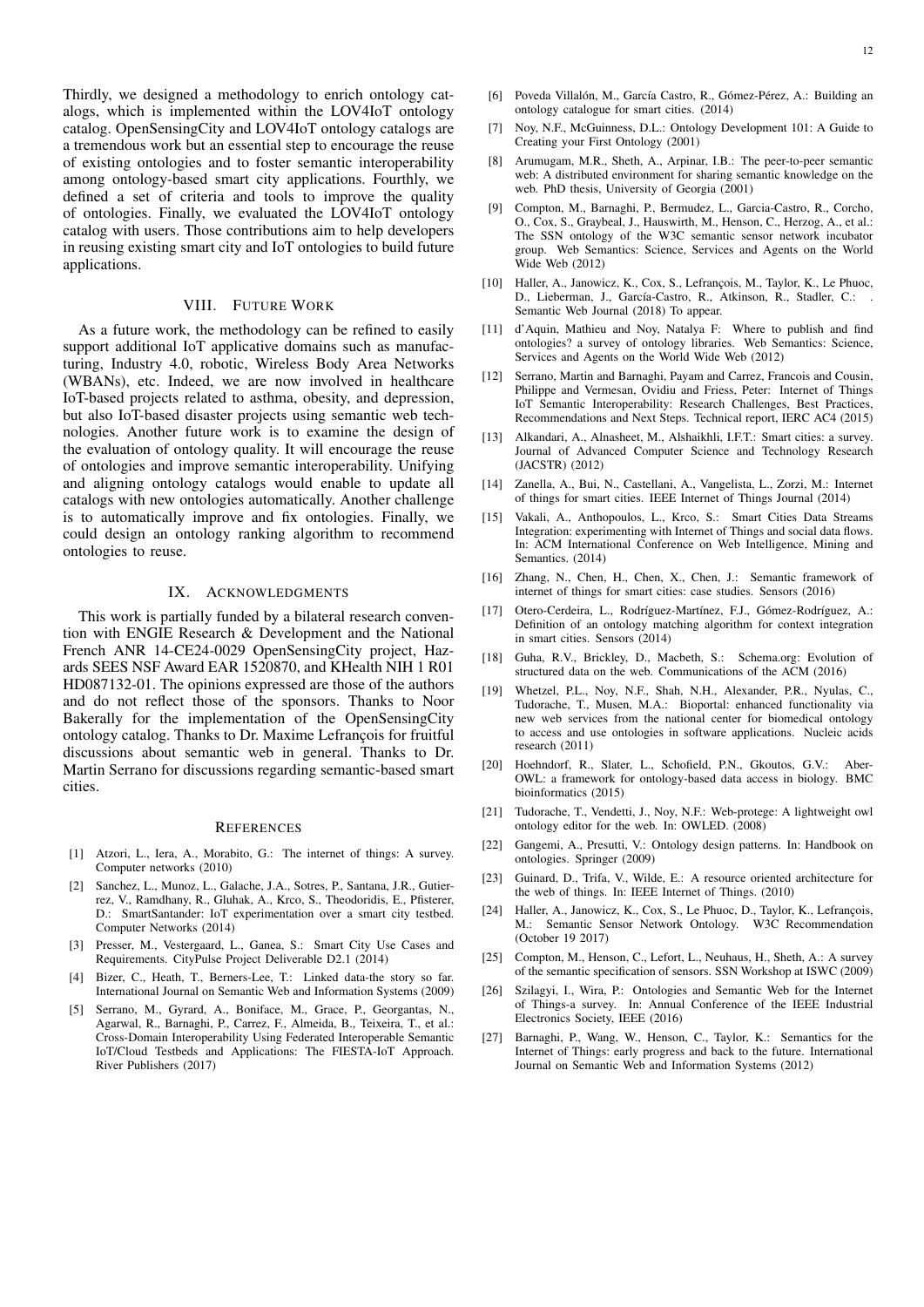- <span id="page-13-0"></span>[28] Serrano, M., Quoc, H.N.M., Le Phuoc, D., Hauswirth, M., Soldatos, J., Kefalakis, N., Jayaraman, P.P., Zaslavsky, A.: Defining the stack for service delivery models and interoperability in the internet of things: a practical case with openiot-vdk. IEEE Journal on Selected Areas in Communications (2015)
- <span id="page-13-1"></span>[29] Bajaj, G., Agarwal, R., Singh, P., Georgantas, N., Issarny, V.: A study of existing ontologies in the iot-domain. arXiv:1707.00112 (2017)
- <span id="page-13-2"></span>[30] Ganzha, M., Paprzycki, M., Pawłowski, W., Szmeja, P., Wasielewska, K.: Semantic interoperability in the Internet of Things: an overview from the INTER-IoT perspective. Journal of Network and Computer Applications (2017)
- <span id="page-13-3"></span>[31] Buzan, T., Buzan, B.: The mind map book: How to use radiant thinking to maximize your brain's untapped potential. (1996)
- <span id="page-13-4"></span>[32] Raul Garcia-Castro, Asuncion Gomez-Perez, O.C.: Ready4smartcities: Ict roadmap and data interoperability for energy systems in smart cities. In: Extended Semantic Web Conference. (2014)
- <span id="page-13-5"></span>[33] Bakerally, N., Boissier, O., Zimmermann, A.: Smart City Artifacts Web Portal. In: International Semantic Web Conference, Springer (2016)
- <span id="page-13-6"></span>[34] Vandenbussche, P.Y., Atemezing, G.A., Poveda-Villalón, M., Vatant, B.: Linked Open Vocabularies (LOV): a gateway to reusable semantic vocabularies on the Web. Semantic Web Journal (2016)
- <span id="page-13-7"></span>[35] Vandenbussche, P.Y., Vatant, B.: Metadata recommendations for linked open data vocabularies. (2011)
- <span id="page-13-8"></span>[36] Gyrard, A., Serrano, M., Atemezing, G.: Semantic Web Methodologies, Best Practices and Ontology Engineering Applied to Internet of Things. In: IEEE World Forum on Internet of Things. (2015)
- <span id="page-13-9"></span>[37] Bellini, P., Benigni, M., Billero, R., Nesi, P., Rauch, N.: Km4city ontology building vs data harvesting and cleaning for smart-city services. Journal of Visual Languages & Computing (2014)
- <span id="page-13-10"></span>[38] Lécué, F., Tucker, R., Tallevi-Diotallevi, S., Nair, R., Gkoufas, Y., Liguori, G., Borioni, M., Rademaker, A., Barbosa, L.: Semantic Traffic Diagnosis with STAR-CITY: Architecture and Lessons Learned from Deployment in Dublin, Bologna, Miami and Rio. In: ISWC. Springer (2014)
- <span id="page-13-11"></span>[39] Agarwal, R., Fernandez, D.G., Elsaleh, T., Gyrard, A., Lanza, J., Sanchez, L., Georgantas, N., Issarny, V.: Unified IoT ontology to enable interoperability and federation of testbeds. In: IEEE World Forum on Internet of Things. (2016)
- <span id="page-13-12"></span>[40] Kazmi, A., Jan, Z., Zappa, A., Serrano, M.: Overcoming the heterogeneity in the internet of things for smart cities. In: International Workshop on Interoperability and Open-Source Solutions, Springer (2016)
- <span id="page-13-13"></span>[41] Bischof, S., Karapantelakis, A., Nechifor, C.S., Sheth, A.P., Mileo, A., Barnaghi, P.: Semantic modelling of smart city data. (2014)
- <span id="page-13-14"></span>[42] Puiu, D., Barnaghi, P., Toenjes, R., Kümper, D., Ali, M.I., Mileo, A., Parreira, J.X., Fischer, M., Kolozali, S., Farajidavar, N., et al.: Citypulse: Large scale data analytics framework for smart cities. IEEE Access  $(2016)$
- <span id="page-13-15"></span>[43] Komninos, N., Bratsas, C., Kakderi, C., Tsarchopoulos, P.: Smart city ontologies: Improving the effectiveness of smart city applications. Journal of Smart Cities (2016)
- <span id="page-13-16"></span>[44] Consoli, S., Mongiovic, M., Nuzzolese, A.G., Peroni, S., Presutti, V., Reforgiato Recupero, D., Spampinato, D.: A smart city data model based on semantics best practice and principles. In: Proceedings of the 24th International Conference on World Wide Web, ACM (2015)
- <span id="page-13-17"></span>[45] Beseiso, M., Al-Alwani, A., Altameem, A.: An Interoperable Data Framework to Manipulate the Smart City Data using Semantic Technologies. International Journal of Advanced computer science and applications (2017)
- <span id="page-13-18"></span>[46] Zimmermann, A.: Ontology recommendations for the data publishers. In: Workshop on Ontology Repositories (ORES) at ESWC. CEUR Workshop Proceedings (2010)
- <span id="page-13-19"></span>[47] García-Santa, N., Atemezing, G.A., Villazón-Terrazas, B.: The ProtégéLOV Plugin: Ontology Access and Reuse for Everyone. In: Extented Semantic Web Conference. (2015)
- <span id="page-13-20"></span>[48] Gyrard, A., Datta, S., Bonnet, C.: A survey and analysis of ontologybased software tools for semantic interoperability in IoT and WoT landscapes. In: IEEE World Forum on Internet of Things. (2018)
- <span id="page-13-21"></span>[49] Seydoux, N., Drira, K., Hernandez, N., Monteil, T.: Autonomy through knowledge: how iot-o supports the management of a connected apartment. In: Semantic Web Technologies for the Internet of Things (SWIT) Workshop ISWC, CEUR-WS (2016)
- <span id="page-13-22"></span>[50] Seydoux, N., Drira, K., Hernandez, N., Monteil, T.: Iot-o, a core-domain iot ontology to represent connected devices networks. In: European Knowledge Acquisition Workshop, Springer (2016)
- <span id="page-13-23"></span>[51] consortium, F.I.: Deliverable 3.1 Semantic Models for Testbeds, Interoperability and Mobility Support and Best Practices (2015)
- <span id="page-13-24"></span>[52] Gyrard, A., Atemezing, G., Bonnet, C., Boudaoud, K., Serrano, M.: Reusing and Unifying Background Knowledge for Internet of Things with LOV4IoT. In: IEEE International Conference on Future Internet of Things and Cloud. (2016)
- <span id="page-13-25"></span>[53] Gyrard, A.: Designing Cross-Domain Semantic Web of Things Applications. PhD thesis, Telecom ParisTech, Eurecom (April 2015)
- <span id="page-13-26"></span>[54] Gyrard, A., Bonnet, C., Boudaoud, K., M.Serrano: LOV4IoT: A second life for ontology-based domain knowledge to build Semantic Web of Things applications. In: IEEE International Conference on Future Internet of Things and Cloud. (2016)
- <span id="page-13-27"></span>[55] McBride, B.: Jena: A semantic web toolkit. Internet Computing, IEEE (2002)
- <span id="page-13-28"></span>[56] Poveda-Villalón, M., Gómez-Pérez, A., Suárez-Figueroa, M.C.: Oops!(ontology pitfall scanner!): An on-line tool for ontology evaluation. International Journal on Semantic Web and Information Systems (2014)
- <span id="page-13-29"></span>[57] Tejo-Alonso, C., Berrueta, D., Polo, L., Fernández, S.: Metadata for Web Ontologies and Rules: Current Practices and Perspectives. In: Metadata and Semantic Research. Springer (2011)
- <span id="page-13-30"></span>[58] Peroni, S., Shotton, D., Vitali, F.: Tools for the automatic generation of ontology documentation: A task-based evaluation. In: Computational Linguistics: Concepts, Methodologies, Tools, and Applications. IGI Global (2014)
- <span id="page-13-31"></span>[59] Lohmann, S., Link, V., Marbach, E., Negru, S.: WebVOWL: Web-based visualization of ontologies. In: Knowledge Engineering and Knowledge Management. Springer (2014)
- <span id="page-13-32"></span>[60] Berrueta, D., Fernández, S., Frade, I.: Cooking http content negotiation with vapour. In: 4th Workshop on Scripting for the Semantic Web (SFSW), Citeseer (2008)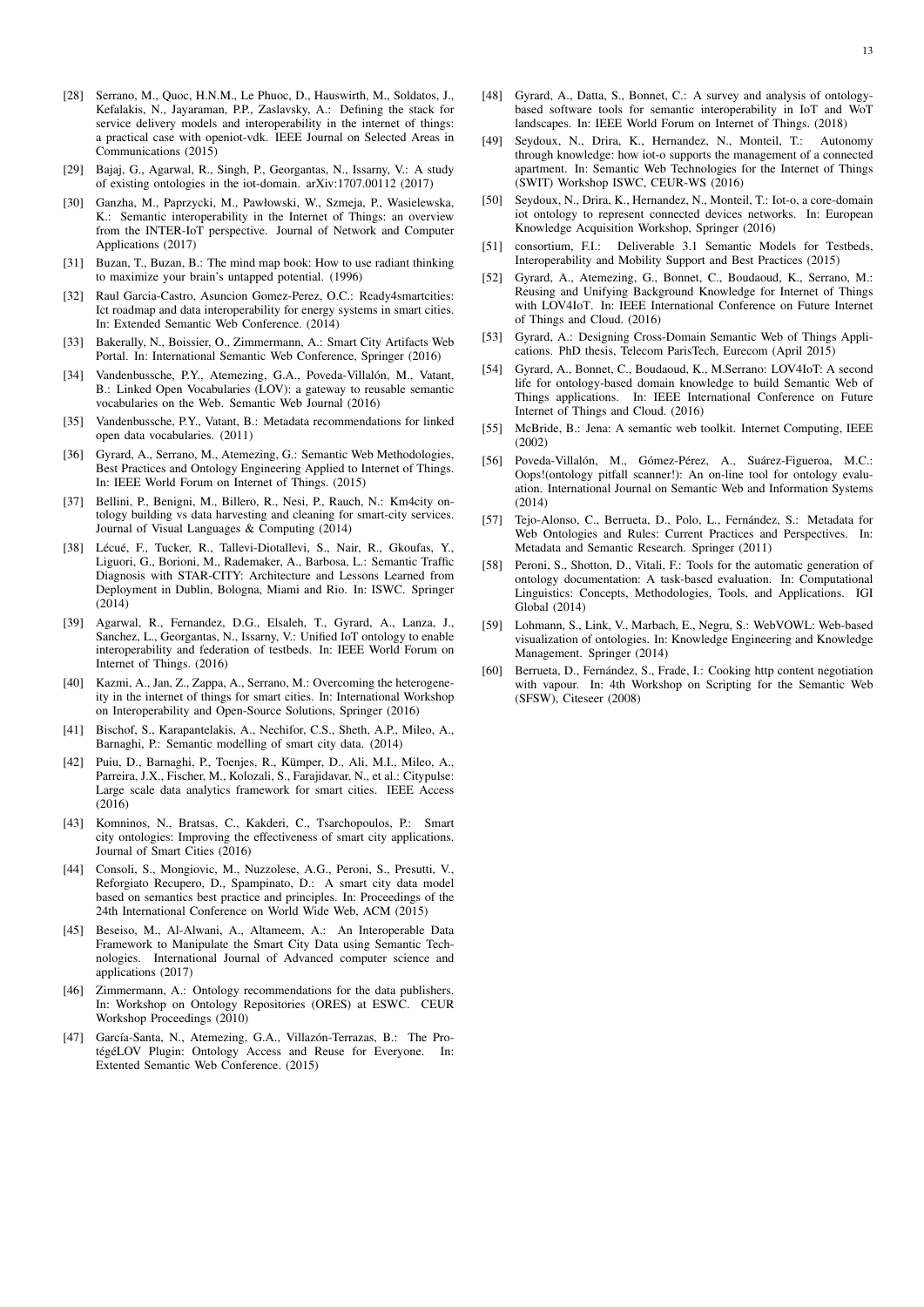### <span id="page-14-0"></span>X. ANNEXE: TABLES, FIGURES, MINDMAPS AND LOV4IOT EVALUATION

- *A. Ontology Catalogues Analysis for Smart Cities Tables*
- *B. Smart city projects and ontologies Tables*
- *C. Reusable Tools to improve ontology quality*
- *D. Section Ontologies for Smart Cities Table*
- <span id="page-14-1"></span>*E. Section Ontologies for Smart Cities - Listing*

```
1 <owl:Ontology rdf:about="&m3;">
      2 <rdf:type rdf:resource="&voaf;Vocabulary"/>
      3 <dc:title xml:lang="en">The Machine−to−Machine Measurement (M3)
             Ontology</dc:title>
      4 <dc:description xml:lang="en">M3 Ontology is a language,
            nomenclature, dictionnary which unifies IoT data.</dc:description
            >
      5 <dc:creator>
          6 <foaf:Person rdf:about="mailto:amelie.gyrard@emse.fr">
          7 <foaf:name>Amelie Gyrard</foaf:name>
          8 </foaf:Person>
      9 </dc:creator>
10 <dcterms:modified rdf:datatype="http://www.w3.org/2001/XMLSchema#
            date">2017−06−09</dcterms:modified>
11 <dcterms:issued rdf:datatype="http://www.w3.org/2001/XMLSchema#
            date">2013−02−21</dcterms:issued>
12 <owl:versionInfo rdf:datatype="http://www.w3.org/2001/XMLSchema#
            decimal">0.7</owl:versionInfo>
13 <rdfs:comment xml:lang="en">M3 Ontology is a language,
            nomenclature, dictionnary which unifies IoT data.</rdfs:comment
            >
14 <vs:term_status>Work in progress</vs:term_status>
15 <vann:preferredNamespacePrefix>m3</vann:preferredNamespacePrefix>
16 <vann:preferredNamespaceUri>http://sensormeasurement.appspot.com/
              m3#</vann:preferredNamespaceUri>
17 </owl:Ontology>
  Listing 1. Ontology Metadata description example
  F. Section Methodology - Figure and Listing
  1 @prefix m3: <http://sensormeasurement.appspot.com/m3#> .
  2 @prefix rdfs: <http://www.w3.org/2000/01/rdf−schema#> .
       3 <m3:M2MApplication rdf:about="Consoli2015">
         4 <m3:hasContext rdf:resource="&m3;IoT"/>
         5 <m3:hasContext rdf:resource="&m3;City"/>
      6 <rdfs:label xml:lang="en">Smart City PRISMA ontology</rdfs:label>
      7 <rdfs:comment xml:lang="en">A Smart City Data Model based on
            Semantics Best Practice and Principles [Consoli et al. WWW
            Companion 2015]</rdfs:comment>
         8 <lov4iot:hasOntologyStatus rdf:resource="&lov4iot;Online"/>
         9 <dcterms:issued rdf:datatype="http://www.w3.org/2001/XMLSchema#
              date">2017−07−27</dcterms:issued>
10 <dcterms:modified rdf:datatype="http://www.w3.org/2001/
              XMLSchema#date">2017−08−17</dcterms:modified>
11 <m3:hasUrlOntology rdf:resource="http://www.ontologydesignpatterns
              .org/ont/prisma/ontology.owl"/>
12 </m3:M2MApplication>
  Listing 2. An extract of the LOV4IoT dataset
  1 @prefix m3: <http://sensormeasurement.appspot.com/m3#> .
  2 @prefix rdfs: <http://www.w3.org/2000/01/rdf−schema#> .
 3
  SELECT DISTINCT
  ?domainURL
  ?domainLabel ?domainComment
  WHERE{
                                                                           14 }
                                                                           15
                                                                           19 }
                                                                           20 }
                                                                            1 @GET
                                                                            5
                                                                            7
                                                                            9
                                                                           14
                                                                           17
```
<span id="page-14-5"></span><span id="page-14-3"></span>

<sup>9</sup> ?projectOntology m3:hasContext ?domainURL.



<span id="page-14-2"></span>Fig. 1. Overview of the methodology to update ontology catalogs

<span id="page-14-4"></span>

| 10             |                                                                                                                                                                                                                                                                                                                                               |
|----------------|-----------------------------------------------------------------------------------------------------------------------------------------------------------------------------------------------------------------------------------------------------------------------------------------------------------------------------------------------|
| 11             | <b>OPTIONAL</b>                                                                                                                                                                                                                                                                                                                               |
| 12             | ?domainURL rdfs:label ?domainLabel .                                                                                                                                                                                                                                                                                                          |
| 13             | FILTER(LANGMATCHES(LANG(?domainLabel), "en"))                                                                                                                                                                                                                                                                                                 |
| 14             | ł                                                                                                                                                                                                                                                                                                                                             |
| 15             |                                                                                                                                                                                                                                                                                                                                               |
| 16             | <b>OPTIONAL{</b>                                                                                                                                                                                                                                                                                                                              |
| 17             | ?domainURL rdfs:comment ?domainComment.                                                                                                                                                                                                                                                                                                       |
| 18             | FILTER(LANGMATCHES(LANG(?domainComment), "en"))                                                                                                                                                                                                                                                                                               |
| 19             | ł                                                                                                                                                                                                                                                                                                                                             |
| 20             | ł                                                                                                                                                                                                                                                                                                                                             |
|                | Listing 3. Query all domains referenced within the LOV4IoT dataset                                                                                                                                                                                                                                                                            |
| $\mathbf{1}$   | @GET                                                                                                                                                                                                                                                                                                                                          |
| $\overline{c}$ | @Path("/getAllDomainFromLOV4IoT/")                                                                                                                                                                                                                                                                                                            |
| 3              | @Produces(MediaType.APPLICATION XML)                                                                                                                                                                                                                                                                                                          |
| 4              | <b>public</b> Response getAllDomainFromLOV4IoT() {                                                                                                                                                                                                                                                                                            |
| 5              |                                                                                                                                                                                                                                                                                                                                               |
| 6              | System.out.println("LOVIoT Web service called: /perfectoOnto/                                                                                                                                                                                                                                                                                 |
|                | getAllDomainFromLOV4IoT/");                                                                                                                                                                                                                                                                                                                   |
| 7              |                                                                                                                                                                                                                                                                                                                                               |
| 8              | Model model = ModelFactory.createDefaultModel();                                                                                                                                                                                                                                                                                              |
| 9              | //load the LOV4IoT dataset into the model                                                                                                                                                                                                                                                                                                     |
| 10             | ReadFile.enrichJenaModelOntologyDataset(model, Var.                                                                                                                                                                                                                                                                                           |
| 11             | LOV4IOT DATASET PATH);                                                                                                                                                                                                                                                                                                                        |
| 12             | ReadFile.enrichJenaModelOntologyDataset(model, Var.                                                                                                                                                                                                                                                                                           |
|                | M3_ONTOLOGY_PATH);                                                                                                                                                                                                                                                                                                                            |
| 13             | $1/M2M$ AppGeneric m2mappli = new M2MAppGeneric(model);                                                                                                                                                                                                                                                                                       |
| 14             |                                                                                                                                                                                                                                                                                                                                               |
| 15             | //SPAROL query                                                                                                                                                                                                                                                                                                                                |
| 16             | ExecuteSparql sparqlQuery = $new$ ExecuteSparql(model, Var.<br>ROOT_SPARQL_LOV4IoT + "getAllDomainLOV4IoT.sparql");                                                                                                                                                                                                                           |
| 17             |                                                                                                                                                                                                                                                                                                                                               |
| 18             | //no variable to replace in the SPARQL query                                                                                                                                                                                                                                                                                                  |
|                | $\lambda$ $\mathbf{r}^T + \lambda \mathbf{r}^T + \mathbf{r} + \mathbf{r}$ $\mathbf{r}$ $\mathbf{r}$ $\mathbf{r}$ $\mathbf{r}$ $\mathbf{r}$ $\mathbf{r}$ $\mathbf{r}$ $\mathbf{r}$ $\mathbf{r}$ $\mathbf{r}$ $\mathbf{r}$ $\mathbf{r}$ $\mathbf{r}$ $\mathbf{r}$ $\mathbf{r}$ $\mathbf{r}$ $\mathbf{r}$ $\mathbf{r}$ $\mathbf{r}$ $\mathbf{r}$ |

ArrayList<VariableSparql> var = new ArrayList<VariableSparql>();

20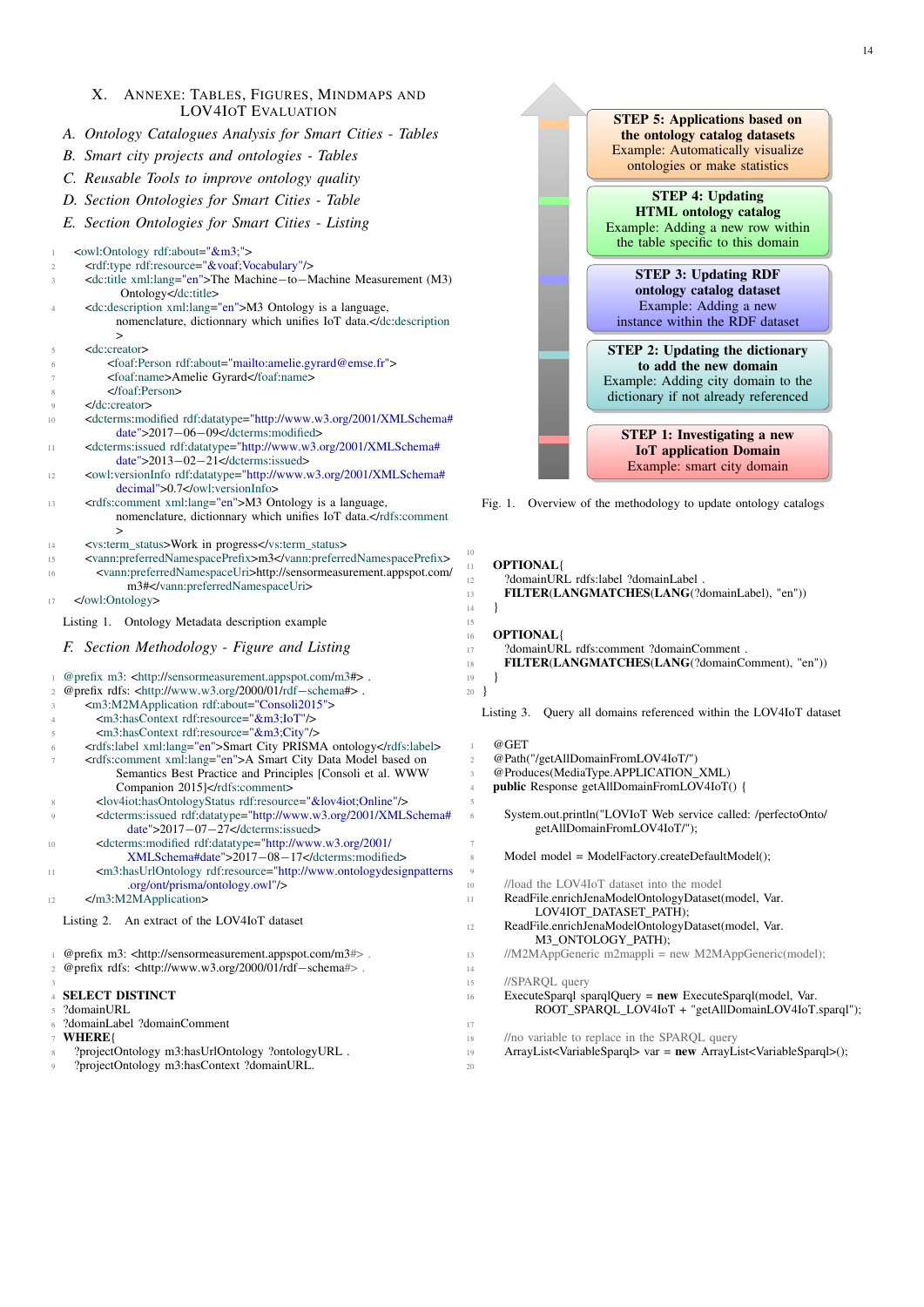| <b>Ontology Catalog Name/</b>                                                   | Ready4SmartCities         | LOV                                | <b>OpenSensingCity</b> | LOV4IoT                            |
|---------------------------------------------------------------------------------|---------------------------|------------------------------------|------------------------|------------------------------------|
| <b>Features</b>                                                                 |                           |                                    |                        |                                    |
| <b>Number of ontologies</b>                                                     | 70 ontologies             | ontologies with the IoT tag<br>27  | 124 ontologies         | 448 ontologies                     |
|                                                                                 |                           | 4 ontologies with the city keyword |                        | 24 ontologies for cities           |
|                                                                                 |                           |                                    |                        | 47 ontologies for IoT              |
|                                                                                 |                           |                                    |                        | other are relevant for IoT domains |
|                                                                                 |                           |                                    |                        | (e.g., healthcare, building)       |
| <b>Maintained</b>                                                               | Project finished          | Highly maintained (Bot and human)  | Maintained             | Highly maintained                  |
| <b>Quality</b>                                                                  | Yes (OOPs tool)           | Yes (Validation tools)             | N <sub>0</sub>         | Yes (with Perfecto)                |
|                                                                                 |                           | and disseminate best practices     |                        | and disseminate best practices     |
| <b>Ontology</b> collection                                                      | review literature         | suggest interface                  | review literature      | review literature                  |
|                                                                                 | standardizations          | and bot and manual check           | review literature      | contributors, LOV                  |
|                                                                                 | look up ontology catalogs |                                    |                        |                                    |
| <b>Ontology Metrics</b>                                                         | N <sub>0</sub>            | Yes                                | <b>Yes</b>             | $\overline{N_0}$                   |
| (number class, properties)                                                      |                           |                                    |                        |                                    |
| <b>Dataset</b>                                                                  | $HTML + RDF$              | $HTML + RDF$                       | $HTML + RDF$           | $HTML + RDF$                       |
| <b>Integration with tools</b>                                                   | oops                      | OOPS, triplechecker                | OOPS, triplechecker,   | OOPS, triplechecker, webvowl       |
| to improve the reusability                                                      | ontology alignment API    | webvowl, parrot, vapour            | webvowl                | parrot, vapour, LODE               |
| <b>ONTOLOGY CATALOG COMPARISON (LAST ANALYSIS DONE IN MAY 2018)</b><br>TABLE I. |                           |                                    |                        |                                    |

<span id="page-15-0"></span>

| <b>Ontology Catalog Name</b>                                           | <b>Year of Creation</b> | <b>Publications</b>      | URL GUI                                            |
|------------------------------------------------------------------------|-------------------------|--------------------------|----------------------------------------------------|
| <b>Ready4SmartCities</b>                                               | 2014                    | [6]                      | http://smartcity.linkeddata.es/                    |
| <b>OpenSensingCity</b>                                                 | 2016                    | [33]                     | http://opensensingcity.emse.fr/scans/ontologies    |
| LOV4IoT                                                                | 2015                    | $[53]$ , $[54]$ , $[52]$ | http://sensormeasurement.appspot.com/?p=ontologies |
| LOV                                                                    | 2011                    | $[35]$ , $[34]$          | http://lov.okfn.org/dataset/lov/                   |
| TARI E II<br><b>ONTOLOGY CATALOG CREATION AND RELATED PUBLICATIONS</b> |                         |                          |                                                    |

| <b>Ontology Catalog Name</b>                              | <b>Ontology Name</b>          | <b>URL</b> ontology                                              |
|-----------------------------------------------------------|-------------------------------|------------------------------------------------------------------|
| <b>Ready4SmartCities</b>                                  | Ready4SmartCities             | http://smartcity.linkeddata.es/rdf/ontologyRDF.ttl               |
| <b>OpenSensingCity</b>                                    | SCA (Smart City Artifact)     | https://github.com/OpenSensingCity/Smart-City-Artifacts-Ontology |
| LOV4IoT                                                   | LOV4IoT                       | http://sensormeasurement.appspot.com/ont/m3/lov4iot#             |
| LOV                                                       | VOAF (Vocabulary of a Friend) | http://lov.okfn.org/vocommons/voaf/v2.3/                         |
| TABLE III.<br>ONTOLOGIES USED TO DESIGN ONTOLOGY CATALOGS |                               |                                                                  |

<span id="page-15-2"></span><span id="page-15-1"></span>

| <b>Smart City Project</b> | <b>Publications</b> | <b>Project Impact</b>      |
|---------------------------|---------------------|----------------------------|
| <b>KM4City</b>            | [37]                | National Project (Italian) |
| <b>STAR-CITY</b>          | [38]                | Industrial Project (IBM)   |
| <b>FIESTA-IoT</b>         | $[39]$ $[5]$        | European H2020 Project     |
| VITAL.                    | [40]                | European FP7 Project       |
| <b>CityPulse</b>          | [41] [42]           | European FP7 Project       |
| SCO (Komninos et al.)     | [43]                | Not found yet              |
| <b>SOFIA2</b>             | $[17]$ .            | Not found yet              |
| <b>PRISMA</b>             | [44]                | National Project (Italian) |
| SCOnt (Beseiso et al.)    | [45]                | Not found yet              |

| **SCOnt (Beseiso et al.)** | [\[45\]](#page-13-17) Not found yet NORD THEIR IMPACT TABLE IV. CONTOLOGY-BASED SMART CITY PROJECTS AND THEIR IMPACT

21 String resultSparqlsenml = sparqlQuery.getSelectResultAsXML(var);

<sup>23</sup> return Response.status(200).entity(resultSparqlsenml).build();

22 <sup>24</sup> }

> Listing 4. Web Service to query all domains referenced within the LOV4IoT dataset

- *G. Section Methodology GUI Figure*
- *H. Ontology Quality Methodology*
- *I. Evaluation Form Results*

The survey has been filled by 39 volunteers who employed LOV4IoT ontology catalog.

- Who are you? Users are either: 41% semantic-based IoT developers, 41% IoT developers, 24% others, 12.5% ontology matching tool experts and 10% domain experts. It means that the dataset is mainly used by the IoT community. Among domain experts, we had feedback from security and IoT experts.
- Domain ontologies that you are looking for? 53% of users are interested in smart home ontologies, 34%

Choose a domain (e.g., Internet of Things (IoT)):

| Internet of Things (IoT)                                          | ۰ |  |
|-------------------------------------------------------------------|---|--|
| Agriculture - Smart farm                                          |   |  |
| Security for IoT applications                                     |   |  |
| Energy - Smart Grid                                               |   |  |
| Smart Home - Building Automation - Smart Building - Domotic       |   |  |
| Internet of Things (IoT)                                          |   |  |
| <b>Unit Domain</b>                                                |   |  |
| <b>Tourism</b>                                                    |   |  |
| Other                                                             |   |  |
| <b>Tracking RFID Goods</b>                                        |   |  |
| <b>Activity Recognition</b>                                       |   |  |
| Healthcare                                                        |   |  |
| <b>Tracking Food</b>                                              |   |  |
| Affective Science - Emotion - Mood - Emotional State - Brain Wave |   |  |
| WoT (Web of Things)                                               |   |  |
| <b>Sensor Networks</b>                                            |   |  |
| Weather Forecasting - Meterology                                  |   |  |
| <b>Smart City</b>                                                 |   |  |

Tracking Tsmart City as an Internet of Things (IoT) applicative domain. Useful to classify projects and ontologies within the LOV4IoT Project.

<span id="page-15-3"></span>Fig. 2. Drop-down-list displaying the result provided by the web service and the SPARQL result.

in health ontologies, 26% in weather ontologies, 26% in transportation ontologies, 24% in security ontologies, 18% in food-related ontologies, 13% in emotion, 9%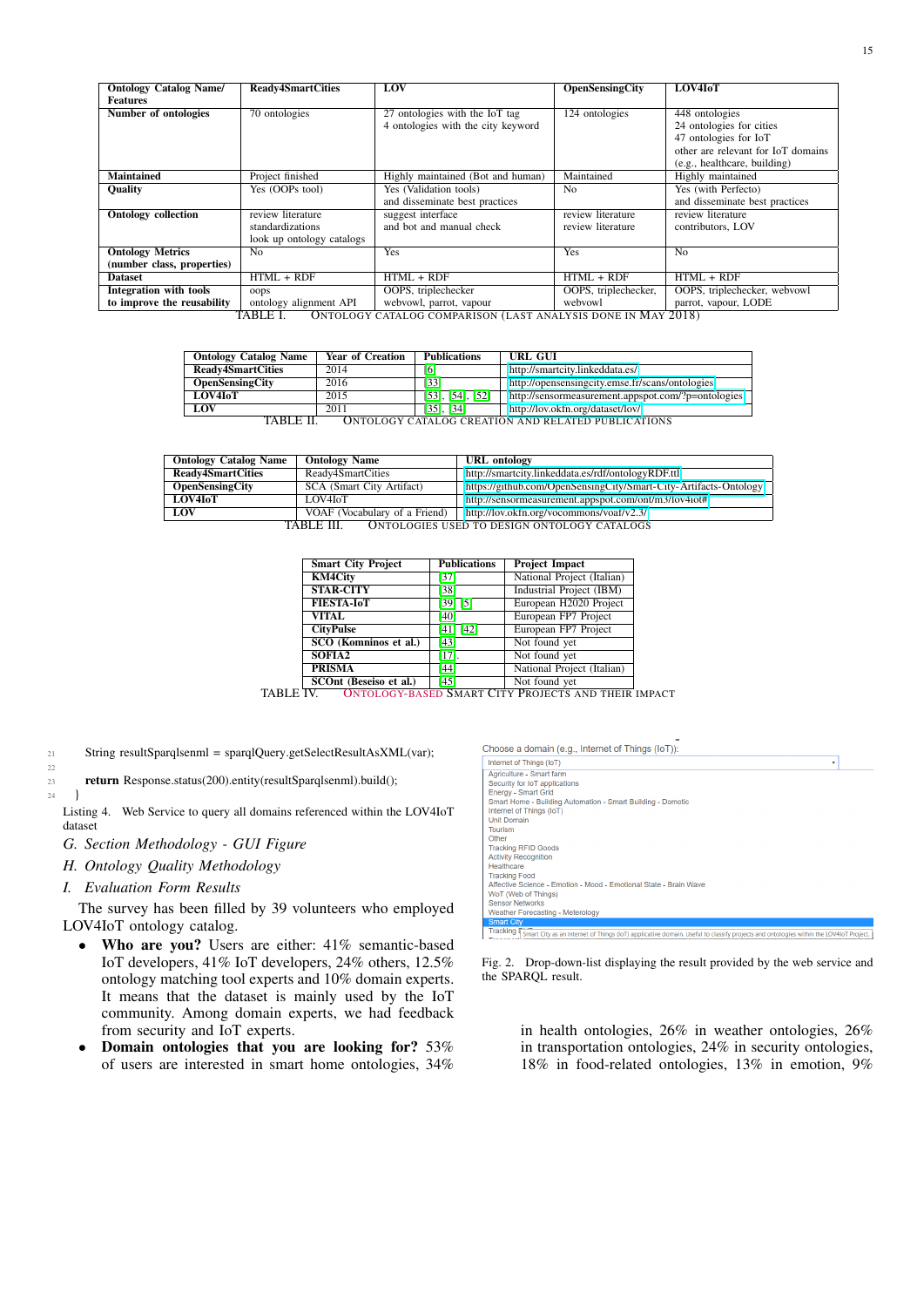| <b>Smart City Project</b> | Ontology URL (HTML documentation or code)                                              | <b>Comments</b>                  |
|---------------------------|----------------------------------------------------------------------------------------|----------------------------------|
| <b>KM4City</b>            | http://www.disit.org/km4city/schema                                                    | Dead Ontology URL October 2017   |
| <b>STAR-CITY</b>          | https://www.dropbox.com/s/xkvlb7a1fnibo4w/STAR-CITY-Ontologies.zip                     | ZIP file (bad practice)          |
| <b>FIESTA-IoT</b>         | http://ontology.fiesta-iot.eu/ontologyDocs/fiesta-iot.html                             |                                  |
|                           | http://ontology.fiesta-iot.eu/ontologyDocs/m3-lite.html                                |                                  |
| <b>VITAL</b>              | http://vital-iot.eu/ontology/ns/ontology.owl                                           |                                  |
| <b>CityPulse</b>          | http://iot.ee.surrey.ac.uk/citypulse/ontologies/sao/sao (SAO ontology)                 |                                  |
|                           | https://mobcom.ecs.hs-osnabrueck.de/cp_quality/ (Quality ontology)                     | $\overline{\phantom{a}}$         |
| SCO (Komninos et al.)     | https://www.dropbox.com/s/q7tz39jjeeibhzl/2015-SMART%20CITY%20ONTOLOGY-V01.owl?dl=0    | Hosted on dropbox (bad practice) |
| <b>SOFIA2</b>             | Not found yet                                                                          | PDF ontology documentation       |
| <b>PRISMA</b>             | http://wit.istc.cnr.it/prisma/webcontent/ontology.html                                 |                                  |
| SCOnt (Beseiso et al.)    | Not found yet<br>$\overline{}$ $\overline{}$ $\overline{}$ $\overline{}$ $\overline{}$ |                                  |

<span id="page-16-0"></span>TABLE V. SMART CITY PROJECTS AND THEIR ONTOLOGY

| <b>Tools</b>                                  | <b>Validation Requirement</b> | <b>Maintained</b> | Paper      |
|-----------------------------------------------|-------------------------------|-------------------|------------|
| Jena                                          | Serialization - Syntactic     | Yes - High        | Yes [55]   |
| <b>Oops</b>                                   | <b>Ontology Design</b>        | Yes - High        | Yes [56]   |
| <b>Triple Checker</b>                         | Syntactic                     | Yes - High        | Not found  |
| LOV                                           | Discoverability               | Yes - High        | Yes [34]   |
| Parrot                                        | Documentation                 | Yes.              | Yes [57]   |
| LODE.                                         | Documentation                 | Yes               | Yes $[58]$ |
| WebVOWL                                       | Visualization                 | Yes - High        | Yes [59]   |
| Vapour                                        | Discoverability               | Yes - Medium      | Yes $[60]$ |
| <b>OWL</b> Manchester<br>r <del>adir vi</del> | Syntactic                     | Medium            | Not found  |

TABLE VI. REUSED TOOLS FOR THE IMPLEMENTATION OF PERFECTO

<span id="page-16-1"></span>

| Tools                 | <b>GUI URL</b>                              |
|-----------------------|---------------------------------------------|
| Jena                  | https://jena.apache.org/                    |
| Oops                  | http://oops.linkeddata.es/                  |
| <b>Triple Checker</b> | http://graphite.ecs.soton.ac.uk/checker/    |
| LOV                   | http://lov.okfn.org/dataset/lov/            |
| Parrot                | http://ontorule-project.eu/parrot/parrot    |
| <b>LODE</b>           | http://www.essepuntato.it/lode              |
| WebVOWL               | http://vowl.visualdataweb.org/webvowl.html  |
| Vapour                | http://linkeddata.uriburner.com:8000/vapour |
| <b>OWL</b> Manchester | http://visualdataweb.de/validator/          |

<span id="page-16-2"></span>TABLE VII. TOOLS AND GUIS USED TO IMPROVE ONTOLOGIES

| Tools            | Web Service or API URL                                                 |
|------------------|------------------------------------------------------------------------|
| Jena             | Jena libraries: https://jena.apache.org/download/index.cgi             |
| <b>Oops</b>      | Web service: http://oops.linkeddata.es/response.jsp?uri=               |
| <b>Oops</b>      | RESTFul Web Service documentation: http://oops-ws.oeg-upm.net/         |
| Triple Checker   | Web Service: http://graphite.ecs.soton.ac.uk/checker/?uri=             |
| LOV              | Web Service API Documentation: http://lov.okfn.org/dataset/lov/api     |
| Parrot           | Web Service: http://www.ontorule-project.eu/parrot/parrot?documentUri= |
| <b>LODE</b>      | Documentation: http://www.essepuntato.it/lode/                         |
| WebVOWL          | Web service: http://vowl.visualdataweb.org/webvowl/#iri=               |
| Vapour           | Web service: http://linkeddata.uriburner.com:8000/vapour?uri=          |
| $OMI$ Monohooton | Mat fannad voor                                                        |

<span id="page-16-3"></span>Not found yet<br>
TABLE VIII. TOOLS AND WEB SERVICE TO AUTOMATICALLY IMPROVE ONTOLOGIES

in tourism, and 3% in agriculture. It means that users are interested in most of the domains that we cover. According to the answers of the users, we updated the form and the catalogs with more domains such as IoT generic ontologies.

- How did you find this tool? 43% found the LOV4IoT tool thanks to search engines, 31% thanks to emails that we sent to ask people to share their domain knowledge or to fill this form, 17% thanks to research articles, and 14% thanks to people who recommended this tool. Everybody can find and use this tool, not necessarily researchers.
- Do you trust the results since we reference research articles? 55% of users trust the LOV4IoT tool since we reference research articles, 42% are partially convinced. It means they consider this dataset as a reliable source.
- In which information are you interested? 70% of users are interested in ontology URL referenced, 65% of users are interested in research articles, 41% in technologies, 32% in rules and 24% in sensors used. The classification and description of each project is beneficial for our users.
- Do you use this web page for your state-of-the art? 36% of users answered yes frequently, 33% yes, and 31% no. Thanks to this work, users save time by doing the state of the art on our dataset.
- In your further IoT application developments, do you think you will use again this web page? 53% of users answered yes frequently, 42% yes, and 5% no. This result is really encouraging to maintain the dataset for domain and IoT experts.
- In general, do you think this web page is useful:  $63\%$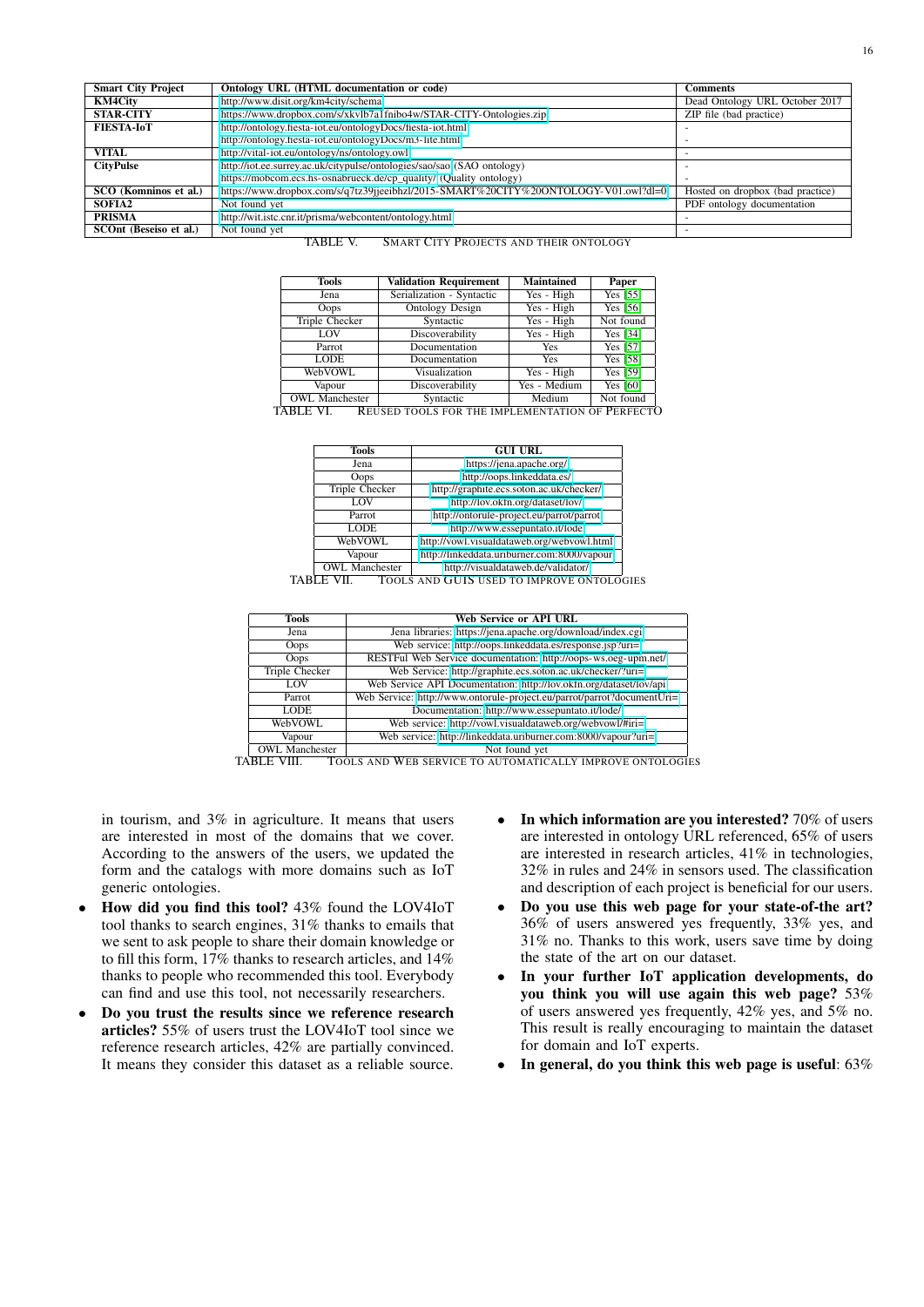| <b>Tools</b>                                                              | <b>Programming Language</b> | <b>Code Available</b>                                            |  |
|---------------------------------------------------------------------------|-----------------------------|------------------------------------------------------------------|--|
| Jena                                                                      | Java                        | GitHub: https://github.com/apache/jena                           |  |
| <b>Oops</b>                                                               | Not found yet               | Not found yet                                                    |  |
| Triple Checker                                                            | <b>PHP</b>                  | GitHub: https://github.com/cgutteridge/TripleChecker             |  |
| LOV                                                                       | <b>GUI</b> with Javascript  | GitHub: https://github.com/pyvandenbussche/lov                   |  |
| LOV                                                                       | Back end with Java          | GitHub: https://github.com/pyvandenbussche/lovScripts            |  |
| Parrot                                                                    | Java                        | Bitbucket: https://bitbucket.org/fundacionctic/parrot/wiki/Home) |  |
| <b>LODE</b>                                                               | Java                        | GitHub: https://github.com/essepuntato/LODE                      |  |
| WebVOWL                                                                   | JavaScript                  | GitHub: https://github.com/VisualDataWeb/WebVOWL                 |  |
| Vapour                                                                    | Java                        | BitBucket: https://bitbucket.org/fundacionctic/vapour/wiki/Home  |  |
| <b>OWL</b> Manchester                                                     | <b>PHP</b>                  | GitHub: https://github.com/rollxx/OWL                            |  |
| <b>REUSED TOOLS FOR THE IMPLEMENTATION OF PERFECTO</b><br><b>TABLE IX</b> |                             |                                                                  |  |

<span id="page-17-1"></span>

| <b>Ontology Name</b>                                       | Prefix    | <b>URL</b> ontology                           |
|------------------------------------------------------------|-----------|-----------------------------------------------|
| Vocabulary of a Friend (VOAF)                              | voaf      | http://purl.org/vocommons/voaf#               |
| Friend of a Friend (FOAF)                                  | foaf      | http://xmlns.com/foaf/0.1/                    |
| A vocabulary for annotating vocabulary descriptions (VANN) | vann      | http://purl.org/vocab/vann/                   |
| <b>DCMI</b> Metadata Terms                                 | dc        | http://purl.org/dc/elements/1.1/              |
| <b>DCMI</b> Metadata Terms                                 | dcterms   | http://purl.org/dc/terms/                     |
| SemWeb Vocab Status ontology                               | <b>VS</b> | http://purl.org/vocommons/voaf#               |
| Ontology Web Language                                      | owl       | http://www.w3.org/2003/06/sw-vocab-status/ns# |
| Resource Description Framework                             | rdf       | http://www.w3.org/1999/02/22-rdf-syntax-ns#   |
| RDF Schema                                                 | rdfs      | http://www.w3.org/2000/01/rdf-schema#         |

<span id="page-17-0"></span>RDF Schema rdfs <http://www.w3.org/2000/01/rdf-schema#><br>TABLE X. ONTOLOGIES FREQUENTLY RE-USED TO ADD ONTOLOGY METADATA

of users answered yes frequently, 34% yes, and 3% no. This result is really encouraging to maintain the dataset and add new functionalities.

- Would you recommend this web page to other colleagues involved in ontology-based IoT development projects? 82% of users answered yes frequently, 16% yes, and 3% no. This result is really encouraging to maintain the dataset and add new functionalities.
- *J. Mindmaps*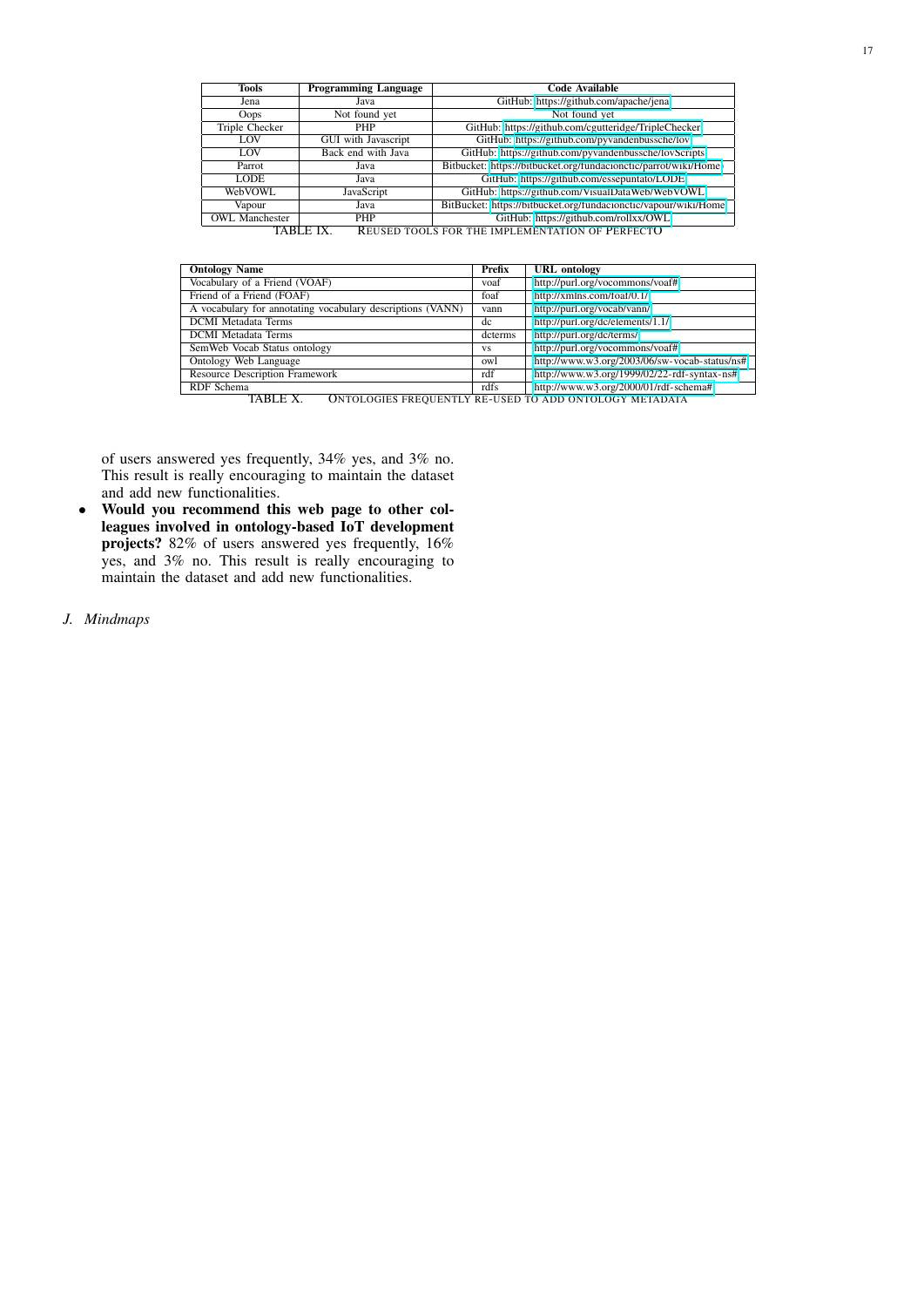

<span id="page-18-0"></span>Fig. 3. Ontology quality methodology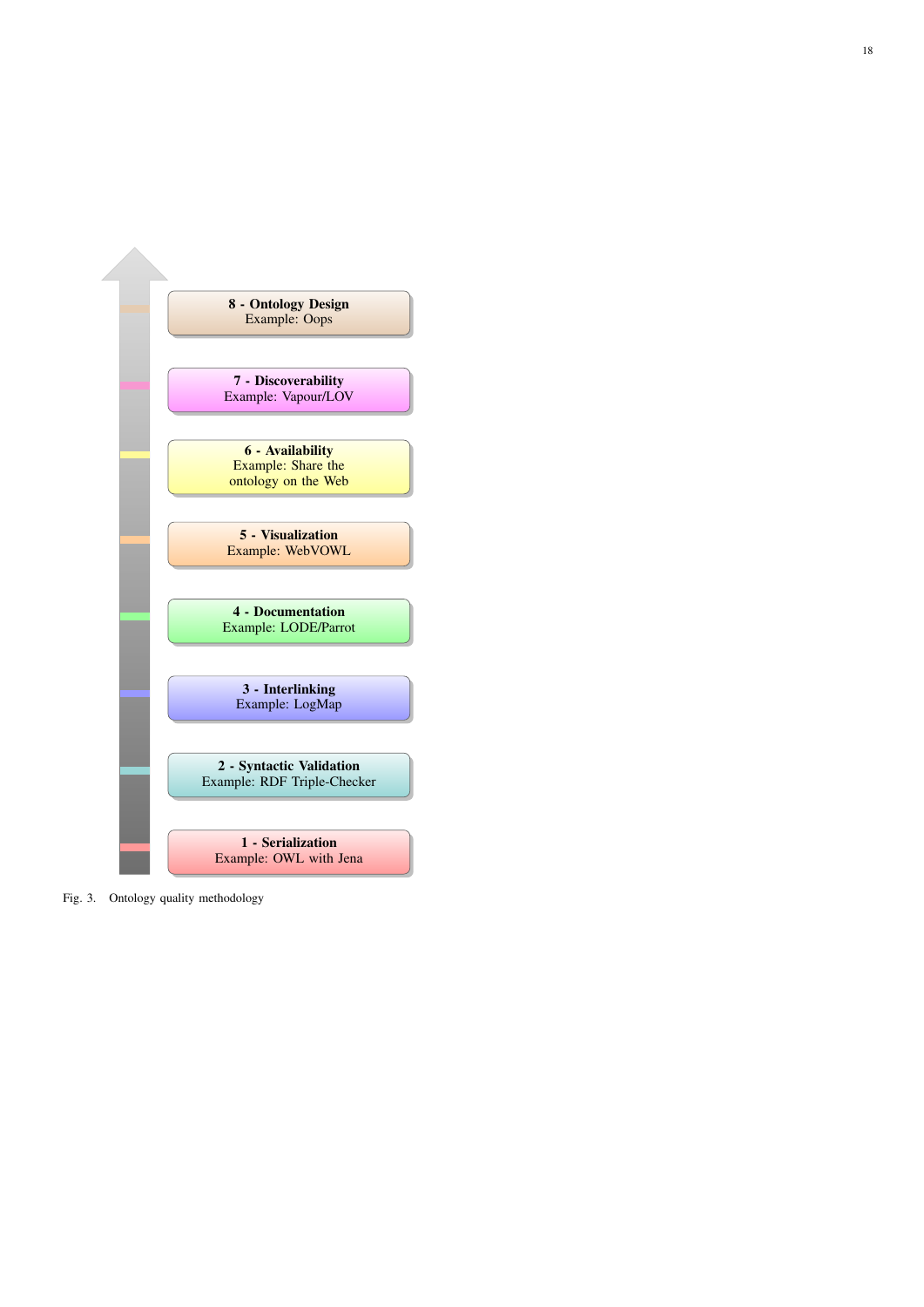<span id="page-19-0"></span>

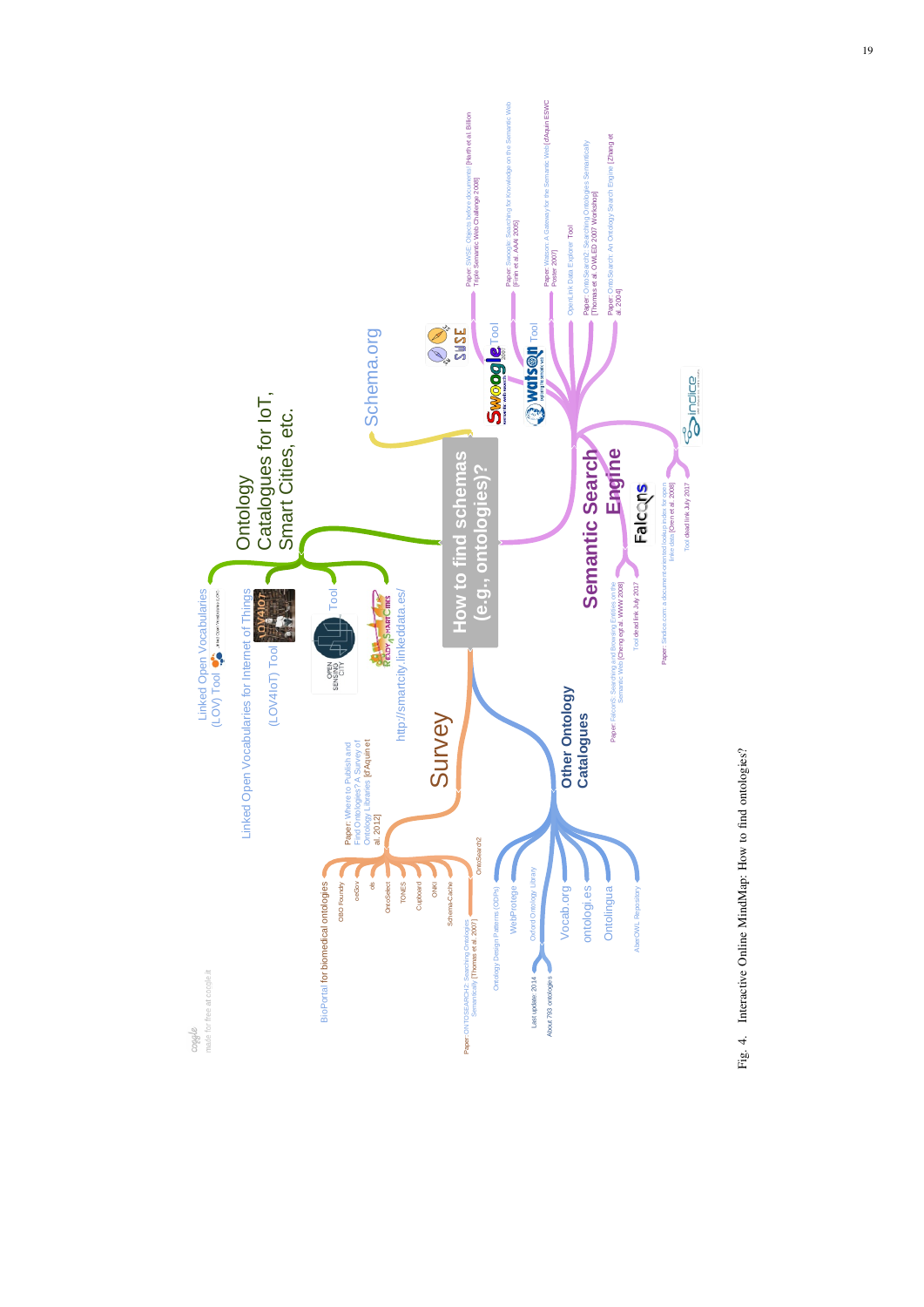<span id="page-20-0"></span>

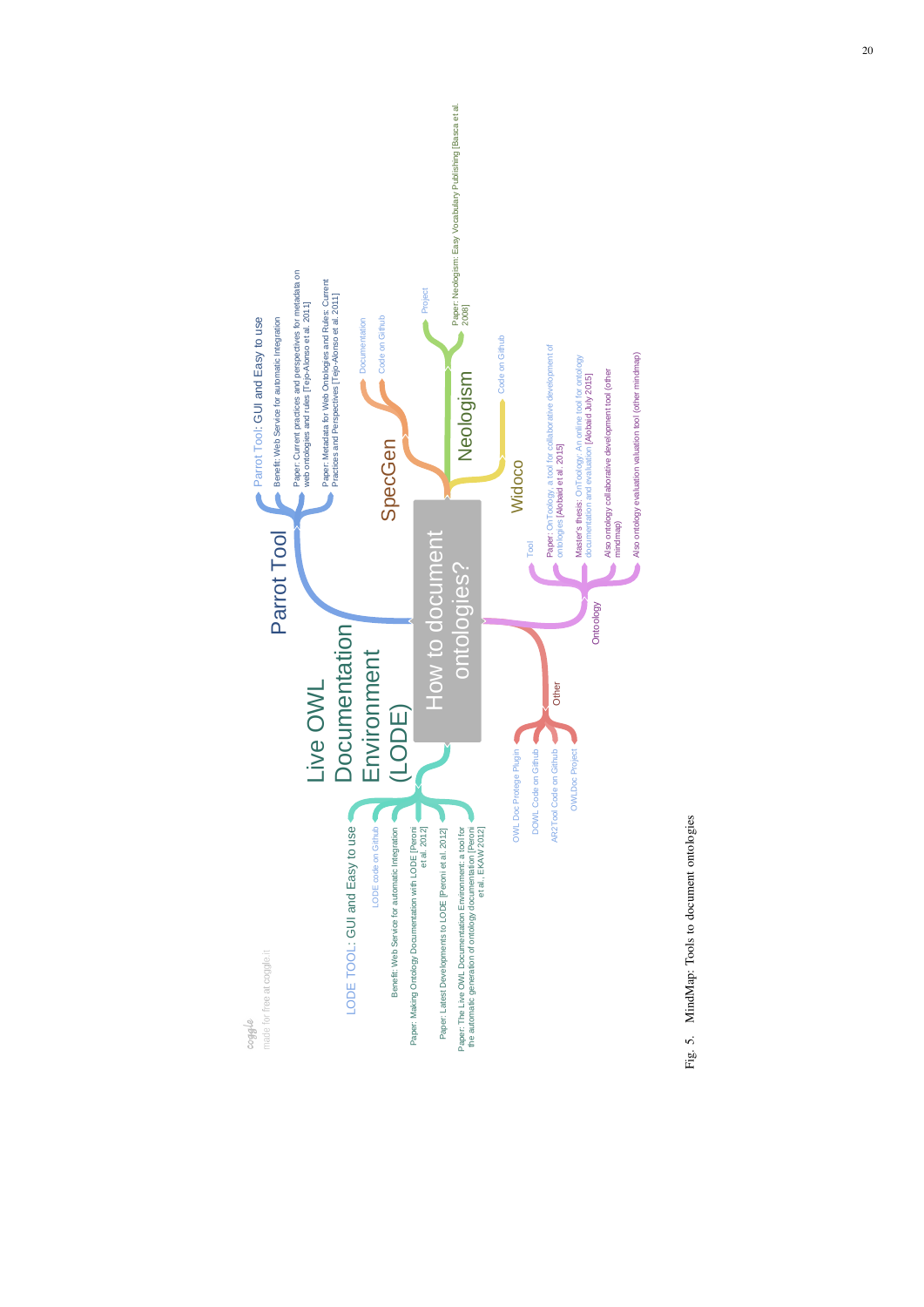<span id="page-21-0"></span>